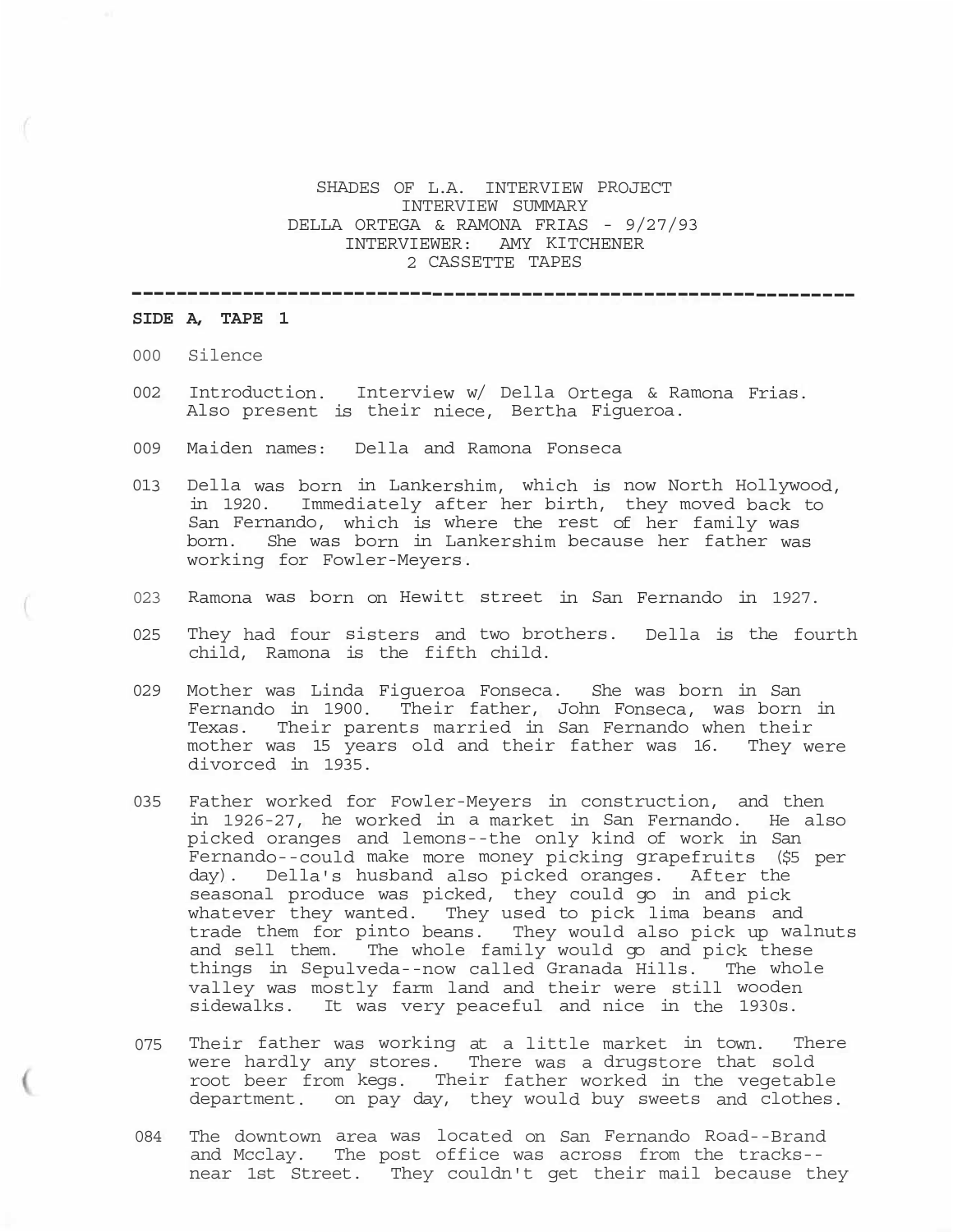weren't allowed in that section of town because they were Mexican. There were mostly white people on the other side of the tracks. At theatres, they weren't allowed to sit downstairs--they had to go upstairs.

- 103 At the time the area was about 80% Mexican, 20% caucasians. There were more Mexicans than caucasians. Their grandmother was born in L.A. near Olvera Street. She identified herself as "American with Mexican Descent." She used to cuss at the "wet backs" when they first came to San Fernando.
	- *Jbg/*
- 116 Their grandmother came to San Fernando in 1781 when she was three weeks old. Her family was one of the first families in San Fernando. They were hurt that they were treated badly for being Mexican because they had lived longer in the area than the caucasians.
- 124 Their mother used to do translation for the police department.
- 132 They grew up during the Depression. They paid \$7 /month for two bedrooms. Later when the house was being sold, they couldn't afford to buy it. Their parents never owned a house, though their grandparents had owned 1/2 of San Fernando--mother's side. Their great grandmother had three sons who sold the property little by little, and drank away half of the profits.
- 145 Their mother's family's name is Garcia. Their uncle Joe- grandmother's brother--was one of the first constables in the area.
- 154 They lived in many different houses in San Fernando. There aren't many old families from San Fernando left. Della's husband's aunt, Sally Redugo, was born in San Fernando in 1900--she's still alive.
- 170 Della belongs to Saint Ferdinand, a 50 plus club--must be older than 50 to join. Della's been in San Fernando longer than anyone else in the club.
- 181 Ramona went to San Fernando Elementary on Mott Street, San Fernando Jr. and Senior High on Brand Boulevard. The only time they could talk to the boys was walking home from school. Their mother was very strict: They were supposed to go home and do the housework while their mother was working.
- 204 Schools didn't have clubs the way they do now. They had GAA for athletes--you had to be good in all sports to be in it. Della was a member of GAA. Both of them liked to play baseball, basket ball, and volley ball. They both played on an all girls baseball team sponsored by the Rotary Club.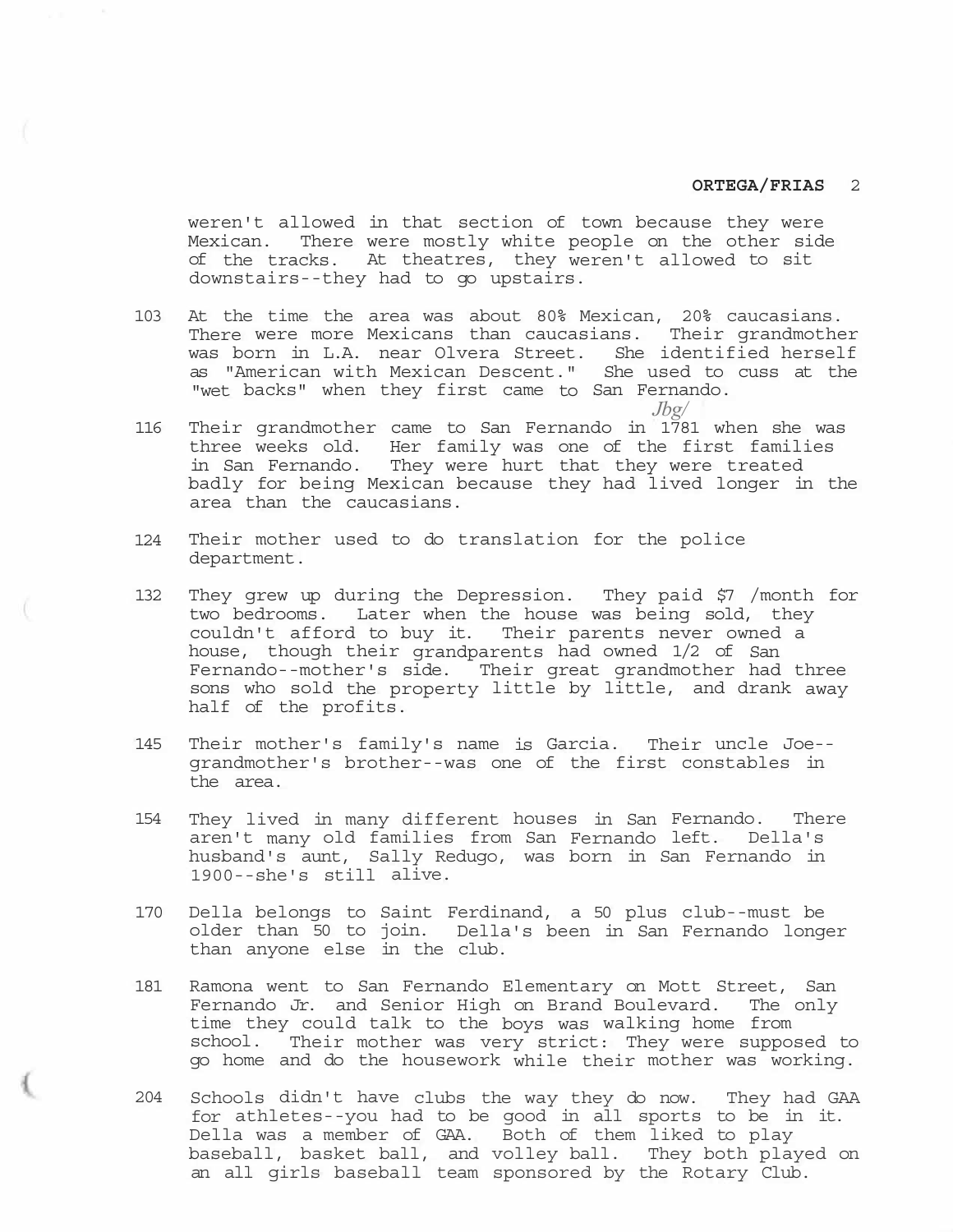They would play teams from San Fernando, North Hollywood, van Nuys. The movie A League of Her own brought back a lot of memories for Della. Most of their games were on weekends and they practiced after school. Other than sports, there weren't other activities.

- 239 Their mother was very strict. The only place to meet boys was at dances. Their mother would come to the dances with them and sit in the parking lot. One time Della sneaked out to go to a dance without her mother's permission.
- 272 AK relays Mexican American legend about a girl who goes to a dance without her mother's permission.
- 286 They used to Swing dance--Jitter Bug. Big Band music. Bands would come to the San Fernando dance halls. They would wear the same dress to the dances because they couldn't afford different dresses.
- 307 Oldest sister got married when Della was 14-15 years old.
- 314 Three of the sisters were close in age--3 years apart.
- 316 Their mother never let her daughters work when they were growing up, even though they needed money. Della didn't graduate because her father couldn't send her \$7.50 to buy her graduation sweater. on sweater Day, Della wouldn't go to school. She never returned to school and she never graduated. Della wanted to buy the graduation rings and sweaters for her sons since she never was able to have such things. In 1935-36, there weren't many Mexican girls graduating. Some of them were able to get their sweaters, though their parents were lemon pickers too, because they had a lot of brothers who also contributed money to the family. In those days, the men worked and the money went to the mother. Della only had one brother. He started picking lemons and oranges when he was 15 years old--he never graduated from high school either.
- 359 After their parents divorced, their mother went to work at the cannery packing whatever produce was in season. The cannery was in San Fernando between Hollister and Pico and Brand. Mostly women worked at the cannery. This was one of the few places where women worked. Their mother and brother were the only source of economic support at the time.

Della had wanted a permanent when she was 12 years old. It only cost 75 cents but they couldn't afford it. Her sister's boyfriend, who was also a lemon and orange picker, gave her the money for her first permanent.

404 Their mother remarried around 1936-37. Their step father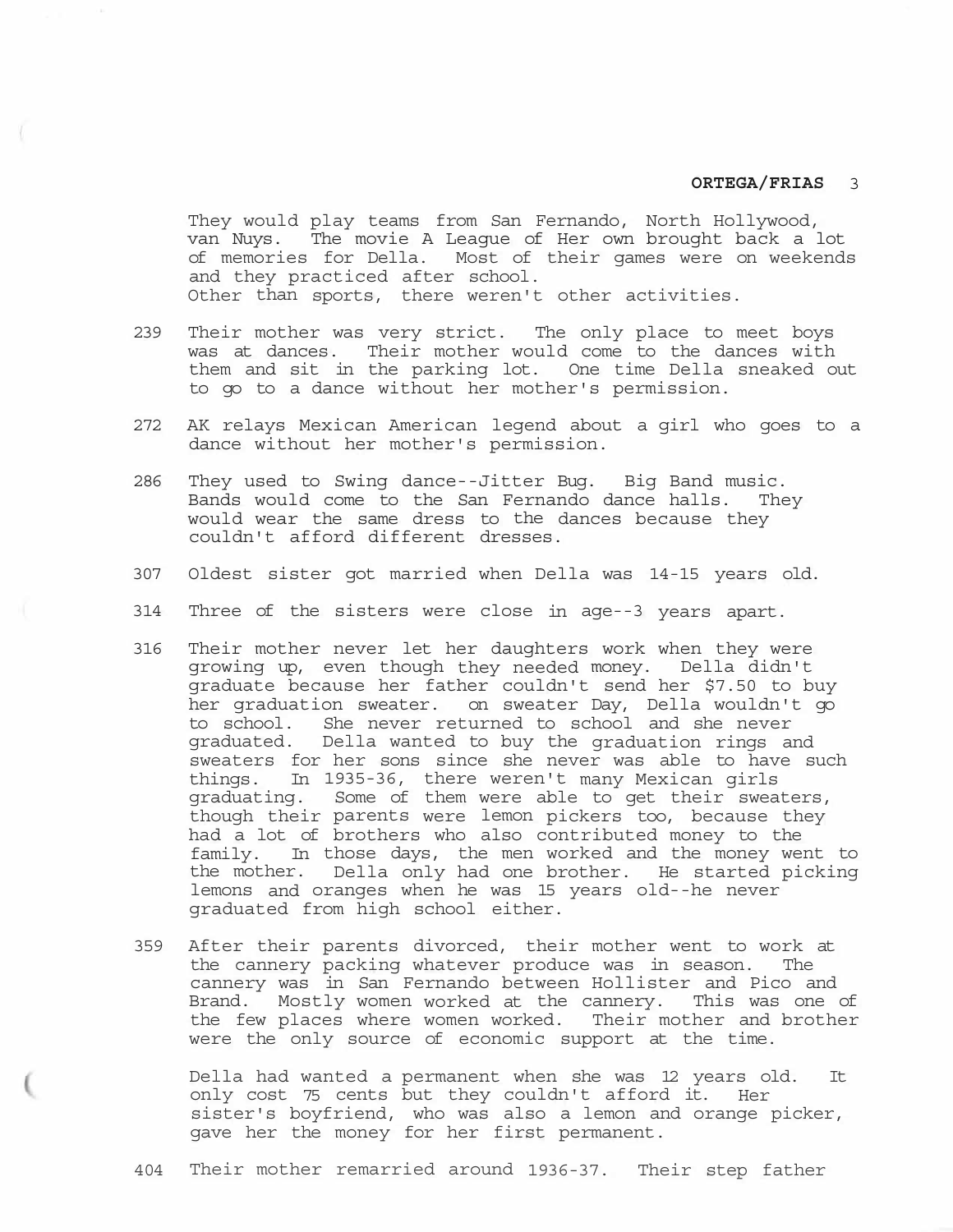worked for Hollyview (?) Sanitarium as an assistant cook. This is when their financial situation improved.

- 415 Ramona graduated from high school in 1946.
- **424** During **WWII,** they all were working in the War Defense plants. Della worked in Lockheid. Their oldest sister, plants. Della worked in Lockheid. Their oldest sister, Lockheed<br>younger sister, brother, and their mother worked for U.S. Flares. Lockheid was located in Burbank--which is where it still is. Della worked as a dispatcher at Lockheid. Ramona was in school during the war. Della was married and had a child when her husband went off to the service. During the war, she lived with her mother.
- 453 It was during the war that women started working. After the war started, women went to work--before it had been<br>disgraceful for women to work. The women worked at disgraceful for women to work. different defense plants: Lockheid, Webbers.
- 464 Della loved working--she was earning money and she could spend it however she wanted to. The women who worked at Lockheid worked as riveters and solderers. She worked mainly with white women. She had been shy before she started working at Lockheid.
- 503 Della met her husband in 1937. Della's husband used to come to the house in order to learn how to dance from her older sister. Their parents had known each other for years because they were among the oldest families in San Fernando.
- 543 Ramona first saw her husband in 1948 when he had just got out of the army. They eloped to Yuma, Arizona, with her mother's permission. You could get quick marriages in Yuma at the time; a lot of people got married in Yuma.
- 618 Social taboo regarding unmarried pregnant women. Mother used to warn daughter that she would send her to Juvenile if she got pregnant.
- 656 They can speak Spanish, but not very well. None of their children or grandchildren speak Spanish. Their grandmother was born in L.A.--where Chinatown is now--and everyone in her family spoke English. Their mother would speak Spanish. No one could read or write it.
- 673 They were not allowed to speak Spanish in school. Della would be sent to the principal's office every time she spoke Spanish in school. Most of the people in San Fernando were U.S. born.
- 690 Their great grandmother on their father's side was the first in their family to come to the U.S. from Mexico. Their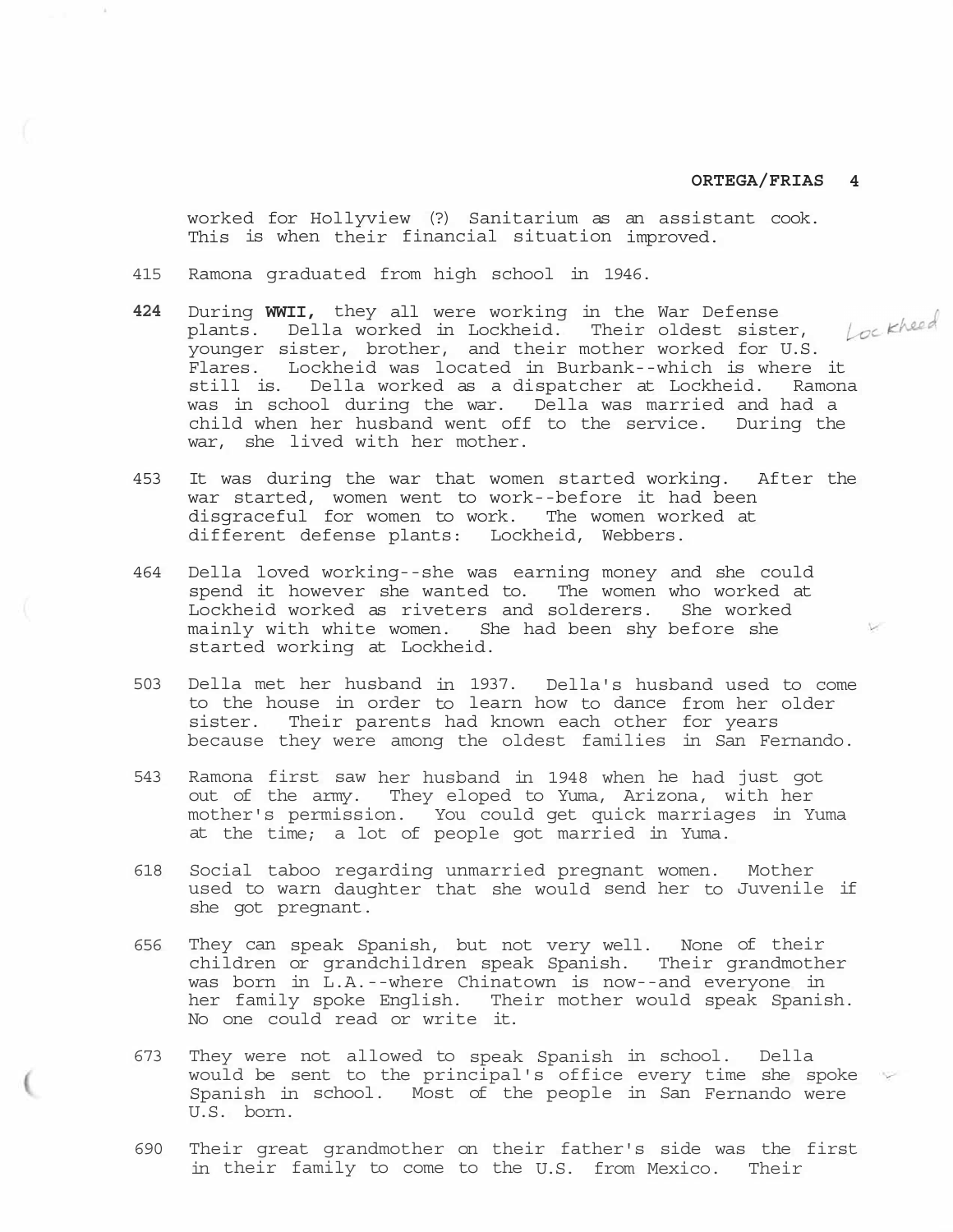great grandmother on their mother's side--her husband was from Mexico. On their mother's side they are from California since the first 11 families that settled in L.A.- -the Rosas (there's a monument across from Olvera Street with the names of the first eleven families).

- 726 They don't know of any relatives in Mexico--too many generations back.
- 742 End of SIDE **A, TAPE** 1

# **SIDE B, TAPE 1**

- 000 Silence
- 002 Interest in Los Pobladores (?) club--the old families of California
- 009 Family never went on vacations.
- 013 The family would go on outings, but not vacations. on Easter, they would drive up San Fernando Road towards Newhall and they would have a picnic and color eggs.

They would go to the beach and stay overnight with five or six families. They started doing this in 1935. They used to go to Oxnard because you could camp there. They would bring food and stay three nights.

This was their only vacation. They couldn't even afford to go to movies. They often didn't have a car.

- 040 In 1942, Della saved money from her job and bought a 1932 Ford. She would drive her brothers to work in it.
- 051 Their parents married in 1915 and divorced in 1935. Their mother remarried in 1938. Their father left with another woman and had nine kids. Their father was supposed to send \$7/week to support the kids. He was often unable to send the money because he was working construction and didn't make a lot. Their mother would report him if he didn't pay for a month. Money was scarce but things were cheaper too. If Della was sent to the store with 50 cents to buy meat, she would by 40 cents worth and use 10 cents to buy candy. When Della graduated from 6th grade, her mother took her to the store to buy a dress for 75 cents. People also painted their legs to make it look as if they had nylons on.
- 117 **WWII** was very scary. Everyone would gather to see the boys off who were going into the service. People would cry even if they didn't know the people leaving. After Della's husband left, she lost weight and started smoking. She and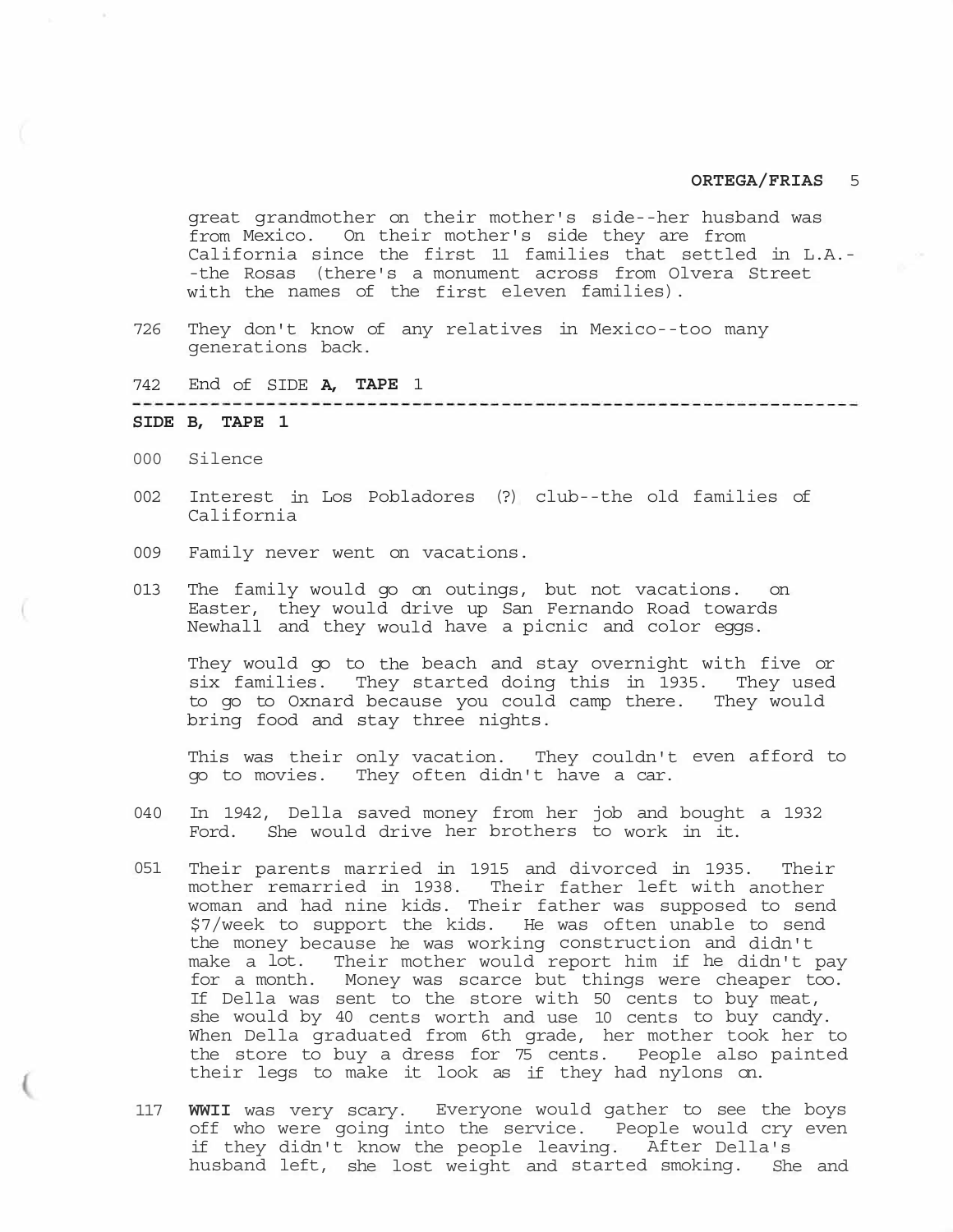/

her 9 month old baby moved back in with her mother.

- 135 Della's husband was in the army and was stationed in the Philippines, Australia, and mostly in New Guinea. When her husband returned he got work at Lockheid for a few weeks. later, he went to work at General Motors when it was being built in 1946. He worked on the construction of the building, worked on plumbing, and eventually became a plumber.
- 156 Ramona worked at San Fernando Sewing Factory on 1st street when she was 17 years old. They were making shirts--she was a special machine operator (buttons and button holes) and she made 75 cents an hour. If you made more than the allotted number in an hour, you would get a bonus.
- 170 There were a lot of women working at the Sewing Factory. Della worked there before she went to Lockheid. Their other sister Lucy also worked at the factory. Della was working on the floor and making only 65 cents an hour.
- 178 The workers went on strike demanding \$1.00/hour. The Garment Workers' union had come and encouraged the workers to strike for higher wages. The strike lasted less than a month. The union wasn't paying workers to strike so it was financially difficult for the workers. A lot of women wanted to return to work because they needed the money. They eventually accepted a 5 cent pay increase/per your.

Ramona was making \$2.00 /hour because she was working two machines: putting buttons on shirts and making button holes. She has a crooked finger from where a needle went through it. She was out with no pay for a month due to this injury.

- 239 AK recalls photo in the collection of Ramona with a sign: We want a Union Now.
- 244 Most of the women working in the factory were Mexican American--sorne Japanese women. There were a few Japanese families in San Fernando that had been there for a long time. It was very painful when they were taken away for internment during **WWII.** They never returned, they never got their property back.

There were Japanese American and black kids at their school. Everyone got along very well. They were only treated badly when they went to the theatres or tried to cross the street to the post office--the division between white and Mexican sides was Truman Street.

274 There was bars, stores, hotels in San Fernando where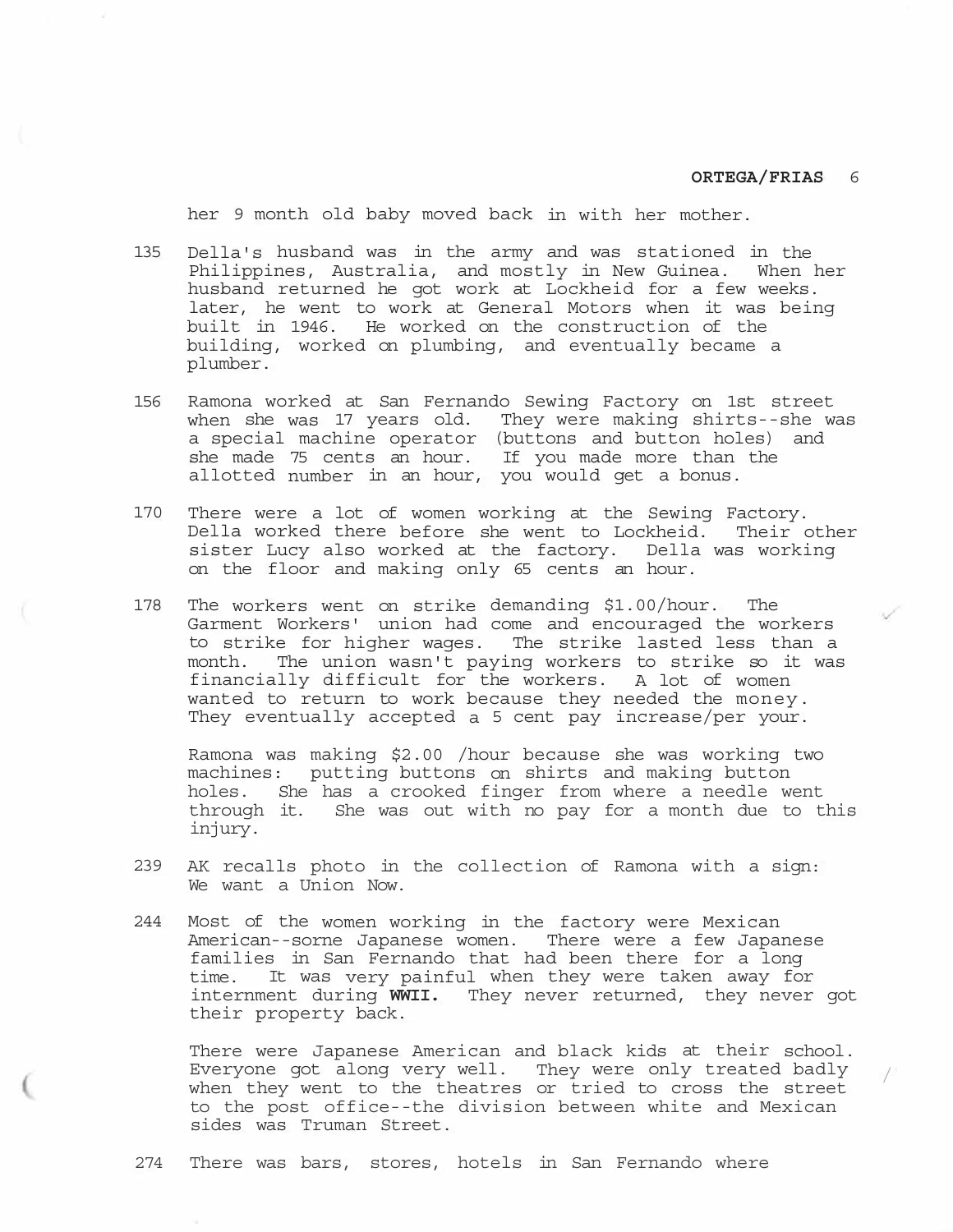*J*

Mexicans were not allowed. The people from who they rented their home owned a hotel. When the kids were sent to pay the rent, they were looked at strangely by the people in the hotel.

Della applied for a job at Thrifty's Drugstore in 1937. They told her she didn't have the education and there were not other Mexican people working there.

306 In 1965 Della moved into the house she currently lives in. When they moved into the area, it was predominantly a white area--the neighbors all watched them as they were moving their furniture. Their next door neighbors didn't want to have anything to do with them.

Now there are only a few white people in the area. Everyone in the area is Mexican from Mexico--now they feel as if they are prejudiced.

- 344 Della worked for the election board, helping put the elections on. She feels to old to continue. She thinks the younger generation should take over these duties.
- 354 During the 1940s, women wore zoot suits as well as men-- Ramona had one made for herself. Boys and girls all wanted to dress in this style--it didn't necessarily have anything to do with gangs. Girls would try to dress the same as the boys they were dating. The women wouldn't wear the chains. They would get the pompadour hairdos--"the higher the better."

zoot suits couldn't be bought in stores. You had to go to Main Street in L.A. to have them made. The kids in the Valley were not rowdy the way they were in Los Angeles. There wasn't the same sort of trouble with people wearing Zoot Suits that occurred in L.A.

407 They used to go into L.A. to buy their dresses on Broadway- near 4th and 5th. Their mother would buy a dress for two of her daughters for \$5.00. It took an hour and a half to get to Los Angeles--had to go down San Fernando Road.

Ramona had to come to L.A. to get fitted for her zoot suit. The pants were called Caprice (?). She also had a short skirt made that went with the coat, which was almost as long as the skirt. Her mother did not mind that she dressed in this style. She was less strict with her kids by this time.

- 443 Della's husband Joe enters [Tape recorder paused]
- 449 People didn't use mortuaries when they were growing up.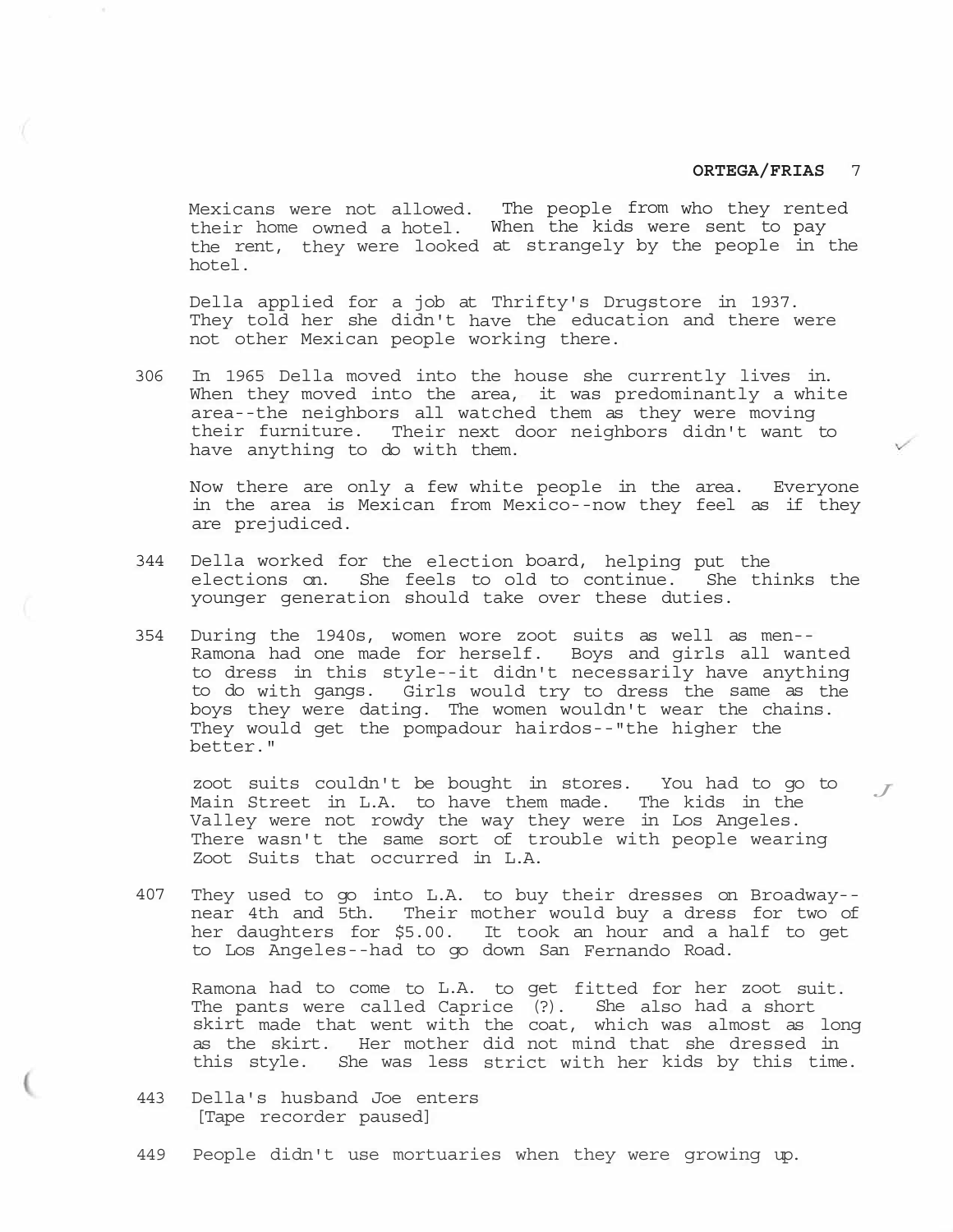Because their house had a big living room, People who didn't even know them would ask their mother if they could hold wakes in their living room. They remember having to go through the living room to go to the bathroom or the bedroom and passing by the caskets. Their mother didn't charge money for the use of the living room. Neighbors would share things (clothes, furniture) with one another.

- 487 Traditions that have been passed down. It's a "must" to have tamales for Christmas--though they don't know how to prepare them that well. On Sundays, the family comes for Mexican breakfast at Della's house. The entire family also gets together for Thanksgiving.
- 529 There is an annual fiesta in San Fernando in June. They don't go anymore because it's changed. There used to be street dances and people would dress up "California" style-- Spanish style. The fiesta used to last for a week with different activities every night--now it is only one day long.

During the 1920s there would always be a play at the San Fernando Mission--the kids would dress as indians. This would be the one time when white people and Mexican people  $V$ would get together.

- 607 Della has two sons, nine grand children, and six great grand children. Ramona has two daughters and one son, and one great grandchild.
- 630 Della never belonged to a club until recently. Ramona is a member of American Legion Auxiliary, San Fernando Post 176. She joined in 1979.
- 665 Their family attended Saint Ferdinand Church--this was the only church in the old days. Their mother and grandmother were baptized at this church.

Della got married at Santa Rosa--a Mexican church in the area.

Before the Saint Ferdinand Church that stands now, there was another wooden Saint Ferdinand's Church.

733 Going to church was the only outing that their family would go on--they got to dress up to go.

742 End of **SIDE** B, **TAPE** 1

SIDE **A, TAPE** 2

000 Silence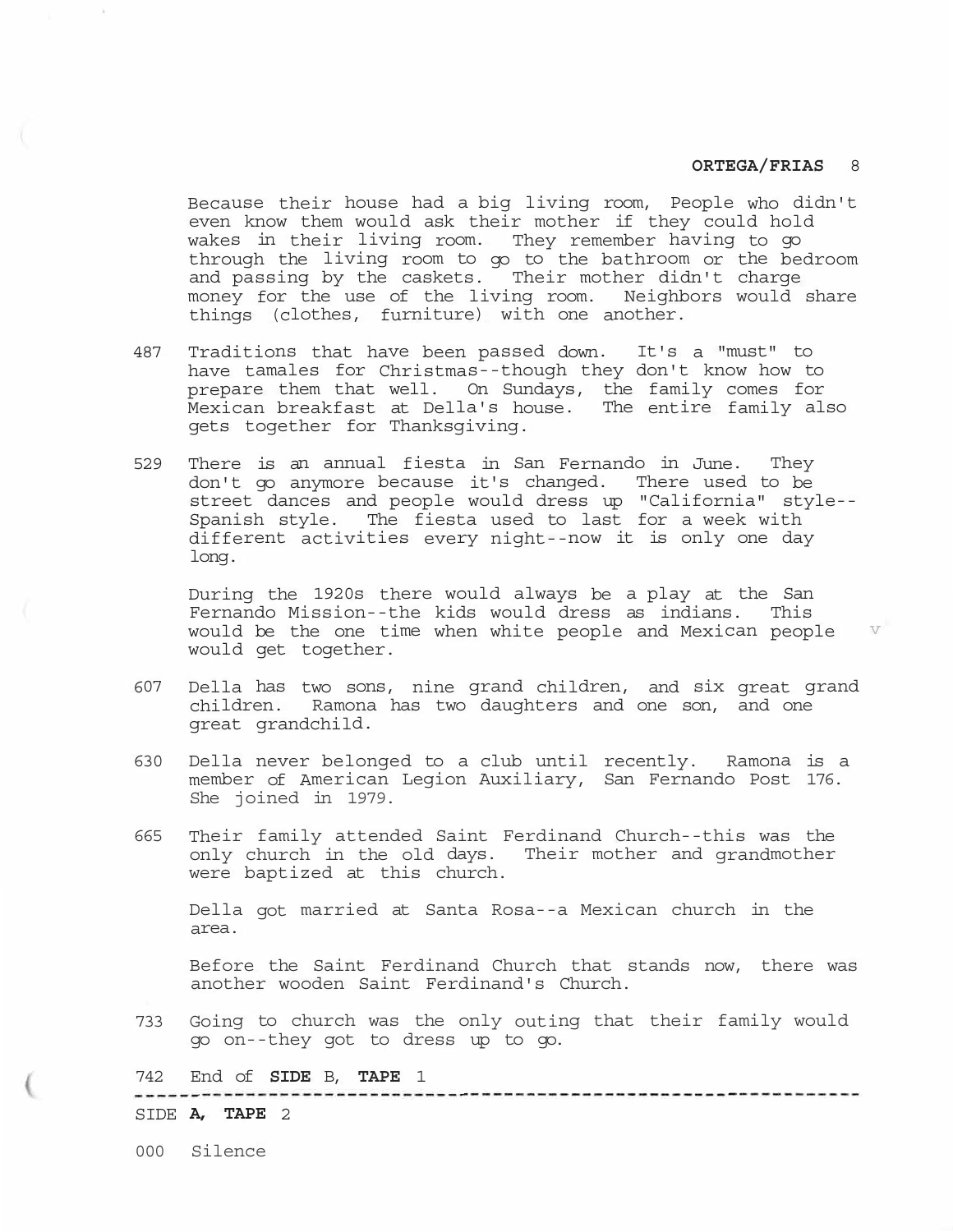v

- 002 Their father's mother was a fanatic and she was the one who started them going to church. They had to go to church during the week, at night, and on Sundays.
- 010 Other church activities: bazaars and Loteria games.

At catechism they had to donate flowers, pin them on the men, and charge them 5 cents. If they wouldn't buy them, they would be put in a make-believe jail, and pay to get out--this money would go to the church. Della would get a few carnations, pin them on people, and take the money for herself to spend. The following Saturday, she would go to confession.

035 Most important events of their lives. Della has had more fun since she's been married than when she was a teenager: she and her husband started travelling and going on vacation.

Ramona remembers going to Las Palmas park. There were dances there for teenagers every Friday. Ramona and their other sister Lucy would go every week--these were very exciting.

- 064 Role models/people who have influenced them. Della says there never were any role models--everyone was too poor.
- 078 Most important historic event during their life time: When **WWII** started and ended. When the war ended, they had a dance that lasted two or three days.
- 106 Relatives in Los Angeles. Their mother's sister, Sylvia, lived in Los Angeles. Their grandmother's sister lived in L.A.--she had been born in San Fernando and she would come out and say "How can you live in this little town?" In those days, people who lived in L.A. thought they were better than other people.
- 123 Differences between growing up in San Fernando and growing up in Los Angeles. Their family lived in Los Angeles for a year in 1937 when their stepfather was looking for work. They lived on 1st and Hope Streets. Their mother found work in a sewing factory making diapers.
- 150 Changes in San Fernando. There is a courthouse now, a new police department, the mall has been fixed, etc.
- 168 social changes. The old timers are more modern now--dress better, have nicer cars.

Recently went to the Pacoima Reunion and saw a lot of old acquaintances. It was nice to see how much better off all of these people are--everyone had been so poor before.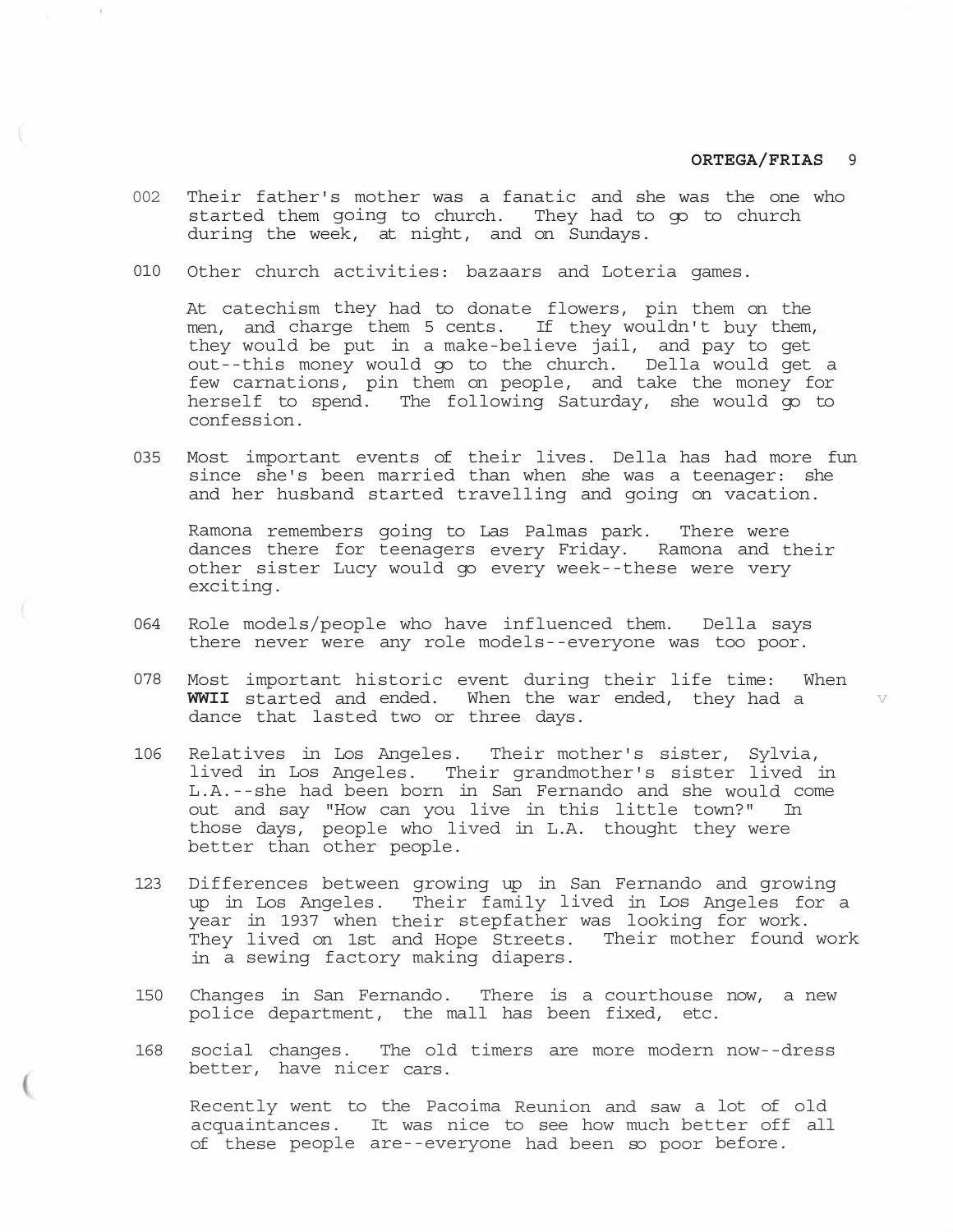215 Future plans. Della and her husband like to travel--through the Saint Ferdinand 50 club and also on their own.

Ramona is retired. Her husband works in cement(?) and there's not a lot of building now.

274 End of **Interview**  Remainder of Tape is blank

 $\sim$  16.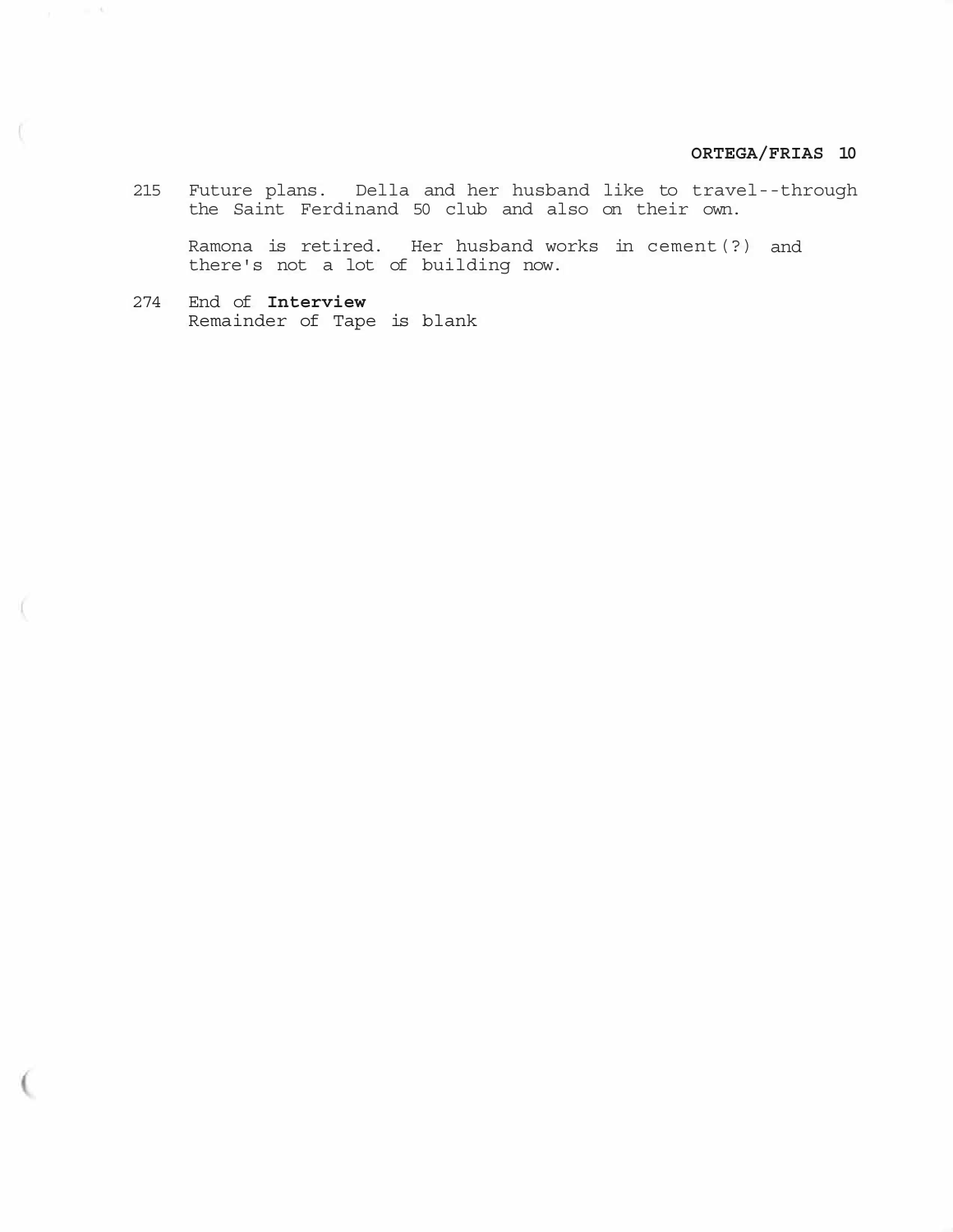# LOS ANGELES PUBLIC LIBRARY SHADES OF **L.A. INTERVIEW** PROJECT TRANSCRIBED EXCERPTS

Accession#:

INTERVIEWEES: DELLA ORTEGA AND **RAMONA** FRIAS INTERVIEWER: AMY KITCHENER DATE OF INTERVIEW: 9/27/93 LOCATION: SAN FERNANDO, CALIFORNIA ETHNICITY: MEXICAN AMERICAN/CHICANO OTHERS PRESENT: BERTHA FIGUEROA TRANSCRIBER: SOJIN KIM

INTERVIEW NUMBER: SH-NUMBER OF DAT TAPES: 1 NUMBER OF CASSETTE TAPES: 2

K: Amy Kitchener DO: Della Ortega RF: Ramona Frias BF: Bertha Figueroa

-----------------------------------------------------------------These excerpts have been selected for the purposes and use of the Los Angeles Public Library Photo Collection. They represent only small portions of the tape recorded interviews available for public use. Researchers are advised to refer to the actual tape recorded interviews

----------------------------------------------------------------

-----------------------------------------------------------------Note: Interviews were recorded on DAT {Digital Audio Tape) and transferred to standard cassette tape for transcribing and listening purposes. The three digit numbers are indexed from the cassette recording and not the original DAT recording. These numbers may be used as a guide for locating indexed information on the cassette tapes. In some cases, the numbers on the transcript may not correspond exactly to the counter readings on the cassette player.

# **SIDE A, TAPE 1**

000 Silence

- 002 Introduction. Interview **w/** Della Ortega & Ramona Frias. Also present is their niece, Bertha Figueroa.
- 009 Maiden names: Della and Ramona Fonseca
- 013 Della was born in Lankershim, which is now North Hollywood, in 1920. Immediately after her birth, they moved back to San Fernando, which is where the rest of her family was born. She was born in Lankersheim because her father was working for Fowler-Meyers.
- 023 Ramona was born on Hewitt Street in San Fernando in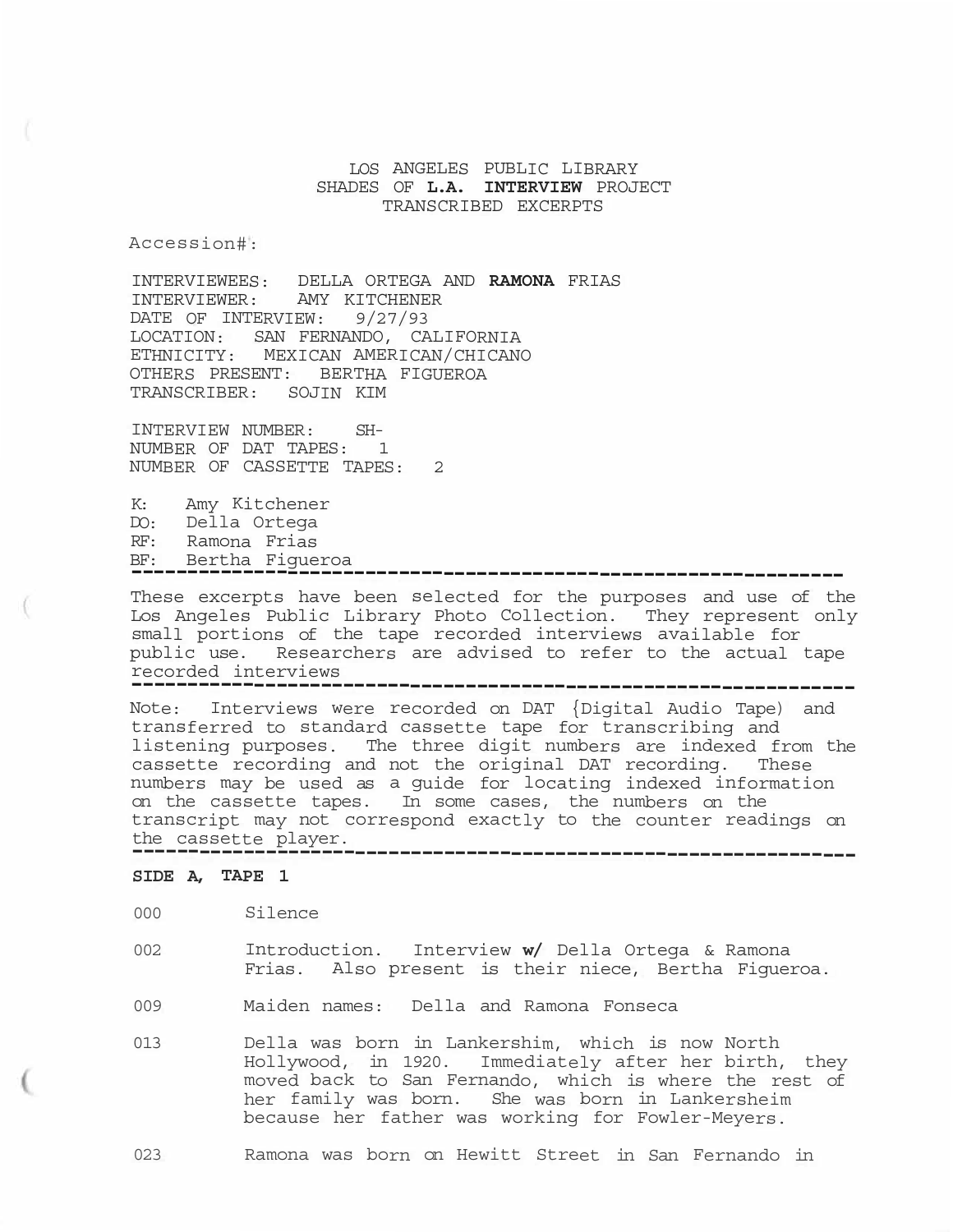1927.

025 They had four sisters and two brothers. Della is the fourth child, Ramona is the fifth child.

029 Mother was Linda Figueroa Fonseca. She was born in San Fernando in 1900. Their father, John Fonseca, was born in Texas. Their parents married in San Fernando when their mother was 15 years old and their father was 16. They were divorced in 1935.

DO: 035 My father usually worked for Fowler-Meyers in that construction. And then he worked for a little store that we had in san Fernando in 1926-27, like a little market like, which was like Arnericantel--what do you call those stores like that? And he worked there for quite a while. And then after that he also picked oranges and lemons, which is the only kind of work we had in San Fernando, you know. And they'd only make two and three dollars a day, unless they went and picked grapefruit, then they would made five dollars, and that would be neat because that was five dollars a day, you know.

K: Why was there such a difference between grapefruits and oranges and lemons?

DO: I guess the grapefruit season didn't last so long or maybe there wasn't as many as there is lemons and oranges, which is Valencia mostly, you know, is what they picked--and navels also. But I think Valencia was mostly what kept them busy. Because that's what also my husband did, is pick oranges. That's all there was, farming. They never went out and picked potatoes like other people--we would go, after all the potatoes were picked or after all the walnuts were picked. Whatever was the season was picked, we could go in there and pick whatever we wanted that was good, bring it home. And like the lima beans, we'd go and we'd find a lot of those, we'd bring them home, and we'd trade them for pinto beans. And then the walnuts, we'd break them and if they weren't broken you'd get more money for them, and if they were broken you still sell them but you'd get less money, to some candy factory or whatever--they'd go to L.A. and take them.

K: 055 so would your parents bring the kids--

DO: Oh, all of us. Because the more we were, the more we'd pick and the more money they'd make. You know, it was just hustling. And they wouldn't shoot you like they do now. You know, in those times you could anyplace and pick whatever, and now you can't do that.

K: Where were the crops located?

DO: Right here, which they now call Granada Hills, it used to be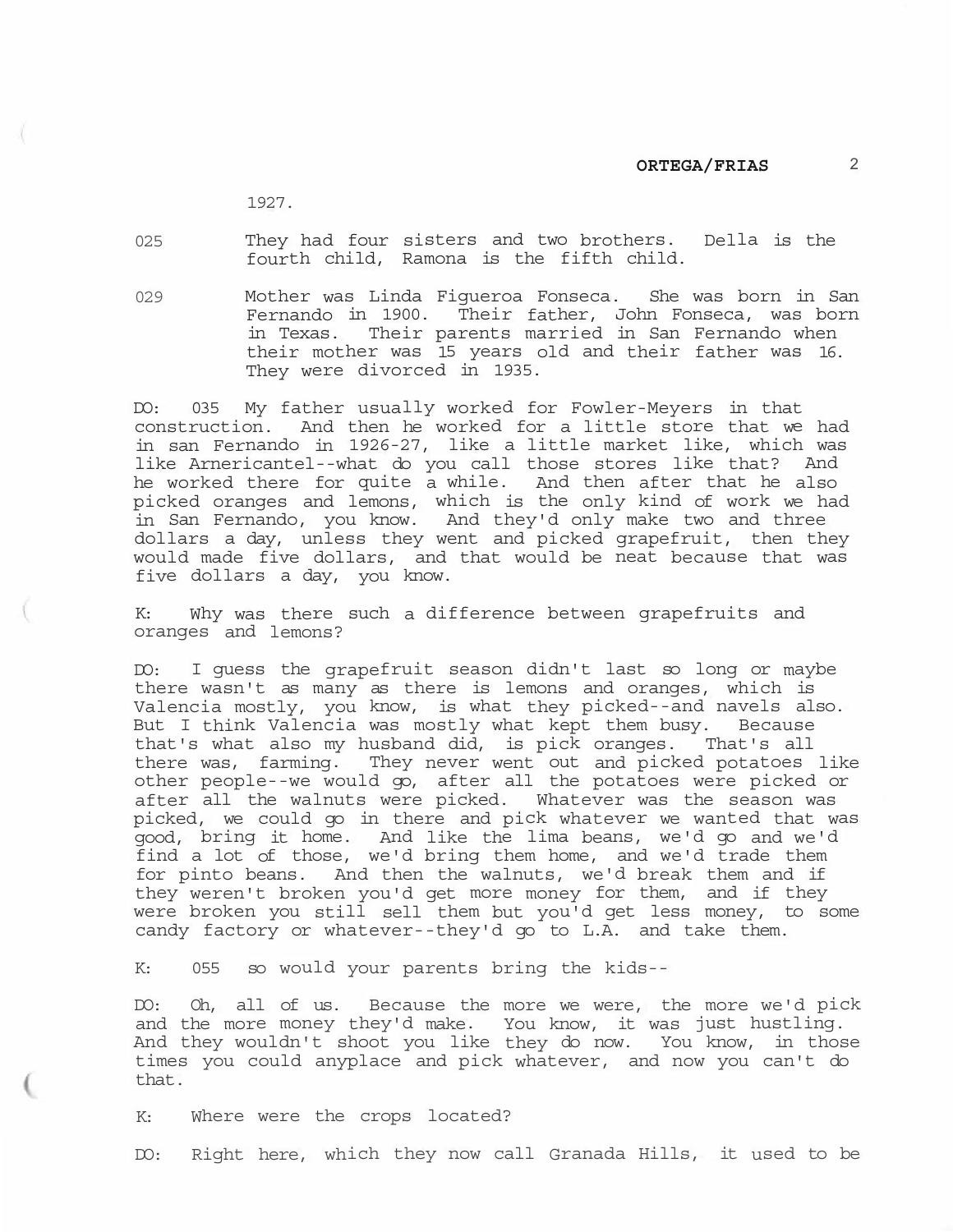Sepulveda. And all of that was nothing but farming. There was a few houses here and there but mostly all farming: potatoes and tomatoes and corn. That's all it was here in the valley. In fact, there wasn't even very many families in San Fernando. Somebody stopped in your house and asked where does somebody live, you could tell them where they lived. There's no way in the world you could tell them now. It was so peaceful and so nice in that time.

K: This is kind of the 1930s we're talking about or '40s even?

DO: Even the '40s, yes. But mostly the '30s. '31, '32, '33, it still wasn't as crowded as it is now. But I'm talking like '27, '28, that I can remember still in 1927 we still had wooden sidewalks in San Fernando. It was so cute. Because we'd look in the cracks to see if there's any money in the cracks (laughs).

K: What were you remembering?

DO: No, I don't know if I should be saying these things.

K: Yes, definitely.

DO: 075 You see my father worked at a little market there in town. There were hardly any stores, you know. And the first was a drug store and they used to sell the root beer in a keg, and it was only 3 or 4 cents, and it was so good. Oh, it was good. And then my father would work. And he--just two stores from there, which is a little market, he'd work in the vegetable department because he never had any schooling. So that was the vegetable department where he worked. And on pay day we'd have a ball because he'd buy us all this kind of stuff, which we weren't used to that. we couldn't afford to have all these sweets and all this fancy clothes and stuff. And when he got paid, oh boy, we ate like kings and queens, and stuff, whatever. It was nice.

K: 084 Where was the downtown area located? What street?

DO: Right on San Fernando Road, which would be Brand and Mcclay. But there wasn't very much to it. There was no J.C. Penney at that time, which we had later on in years. And our post office was across the street, across from the tracks, which would be real close to 1st street--an old, old post office. And I'm gonna tell you, but we couldn't go get our mail, because they'd chase us. See, we weren't allowed in that section town because we were Mexican people.

K: Really?

DO: Yeah, I'm not kidding.

K: So what happened?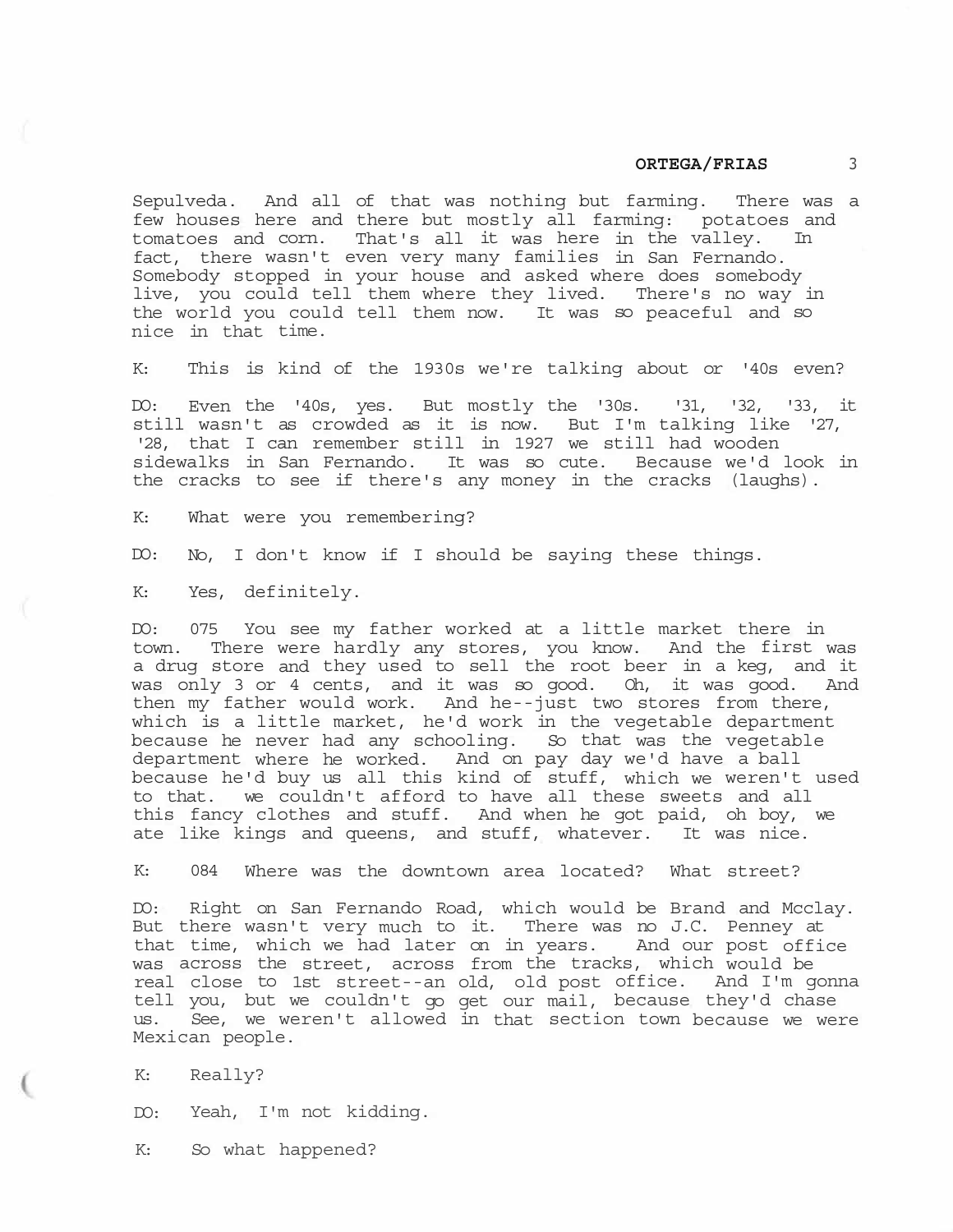DO: Well, either our parents would go and sometimes they'd have a hard time. Because mostly white from the tracks over this side, you know, mostly white people. And there wasn't very many, but the ones that we did have were more, you know, the upper class, which didn't come here till way later but still this was there side, and we were on the other side. And that's the way we were treated. And then we couldn't even go to the show and sit upstairs--I mean downstairs--we had to sit upstairs.

K: Really. was there a sign? Was it official or was it just known that if you sat downstairs ...

DO: No, it was just known and if you go caught, they'd chase you up. See we'd have these boys, you know how they sit you and stuff--ushers--and they would just make you go upstairs no matter how hard you tried to sneak to sit upstairs, they'd find you and you'd sit upstairs.

K: 103 At that time, what kind of percentages would you say was Mexican American or caucasian?

DO: Oh, I'd say 80% and 20% caucasian. There was more Mexican people than white people in San Fernando even then. Which now, I guess, is more 90% Mexicans and 10% caucasians. But at that time there was more. And there was more Mexican people--I shouldn't say Mexican people, I should say--how would you say it? Let's see ... You couldn't tell my grandmother ... you couldn't use the word Mexican to my grandmother. She would say "I'm an American with a Mexican descent." That's what my grandma used to say because she was born in L.A., you know, right where Olvera Street is at, that's where she was born. And you couldn't call her a Mexican, she'd have a fit. When the wet backs first came to San Fernando, she'd sit on the porch and cuss the heck out of them. She couldn't stand them; "go back," whatever.

116 And you know, like her, she was only three months old, they moved to San Fernando. Well, she came in 1781 to San Fernando and she was only three weeks old. So naturally, they were about the first families in San Fernando. So their feelings were hurt because they were treated like that. we were Mexican people.

K: Yeah, she was a pioneer family.

DO: Yeah, and yet she was here longer than even the caucasian people and still we were treated like dirt. But you know, that's the way it was. It's sad, I think.

124 Their mother used to do translation for the police department.

132 They grew up during the Depression. They paid \$7 per month for two bedrooms. Later when the house was being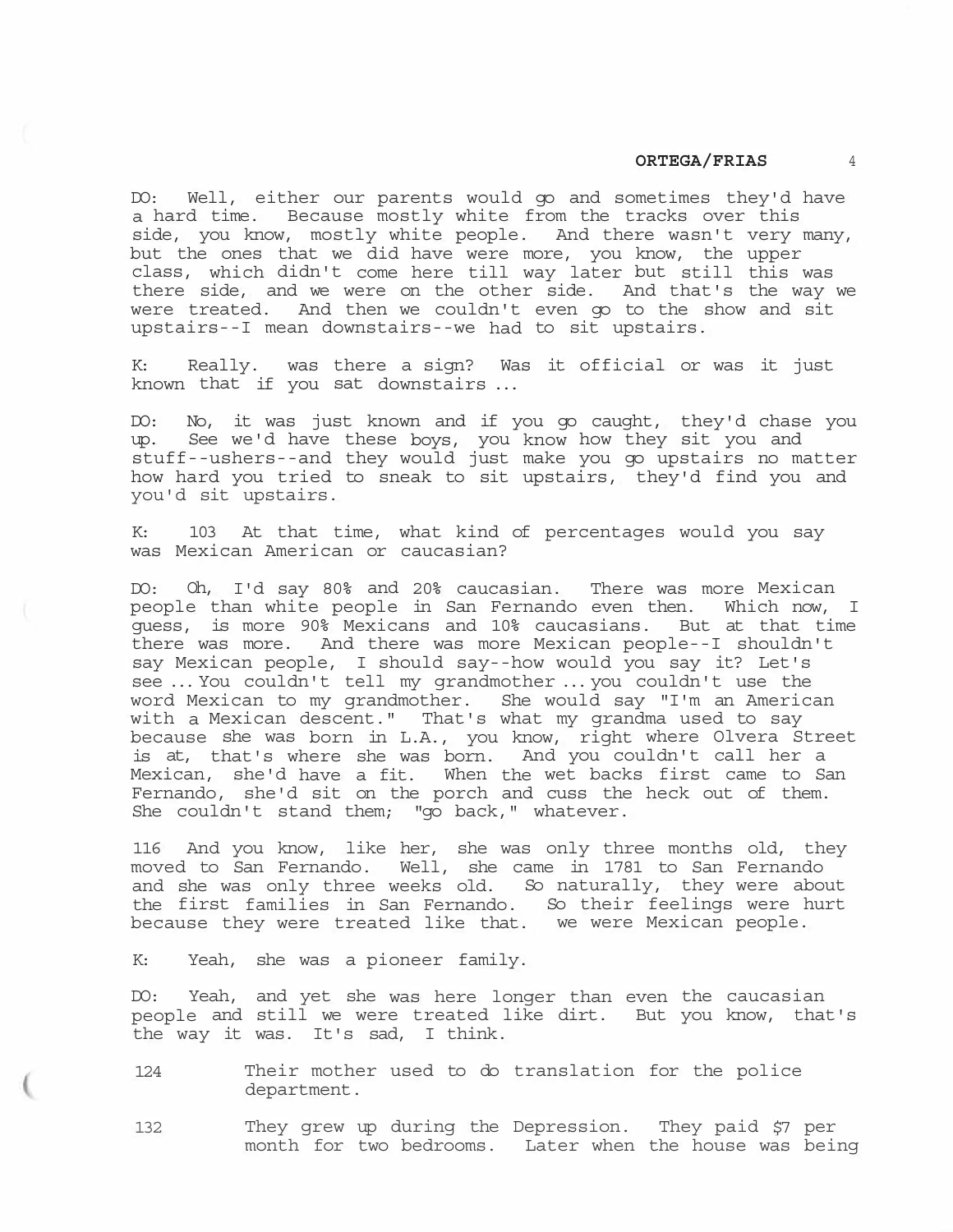sold, they couldn't afford to buy it. Their parents never owned a house, though their grandparents had owned 1/2 of San Fernando--mother's side. Their great grandmother had three sons who sold the property little by little, and drank away 1/2 of the profits.

- 145 Their mother's family's name is Garcia. Their uncle Joe--grandmother's brother--was one of the first constables in the area.
- 154 They lived in many different houses in San Fernando. There aren't many old families from San Fernando left. Della's husband's aunt, Sally Redugo, was born in San Fernando in 1900--she's still alive.
- 170 Della belongs to saint Ferdinand, a 50 plus club--must be older than 50 to join. Della's been in San Fernando longer than anyone else in the club.
- 181 Ramona went to San Fernando Elementary on Mott Street, San Fernando Jr. and Senior High on Brand Boulevard. The only time they could talk to the boys was walking home from school. Their mother was very strict: They were supposed to go home and do the housework while their mother was working.
- 204 Schools didn't have clubs the way they do now. They had GAA for athletes--you had to be good in all sports to be in it. Della was a member of GAA. Both of them liked to play baseball, basket ball, and volley ball. They both played on an all girls baseball team sponsored by the Rotary club. They would play teams from San Fernando, North Hollywood, Van Nuys. The movie A League of Her Own brought back a lot of memories for Della. Most of their games were on weekends and they practiced after school. Other than sports, there weren't other activities.

K: 239 What would you say your family's expectations were for you growing up as girls?

DO: Oh, the best. I'd tell you things, but I don't want them on the tape (laughs).

RF: My mother was kind of strict.

DO: We would sit and tell my mother "Boy Ma, if you did to us now what you did to us then, you'd be in and out of jail so many times. Oh, she hit you and she never knew when to quit, never. For any little thing. Or if you ... like say if you got caught corning from school with some boy and holding hands, and somebody snitched--she didn't even see you--you got punished. see, you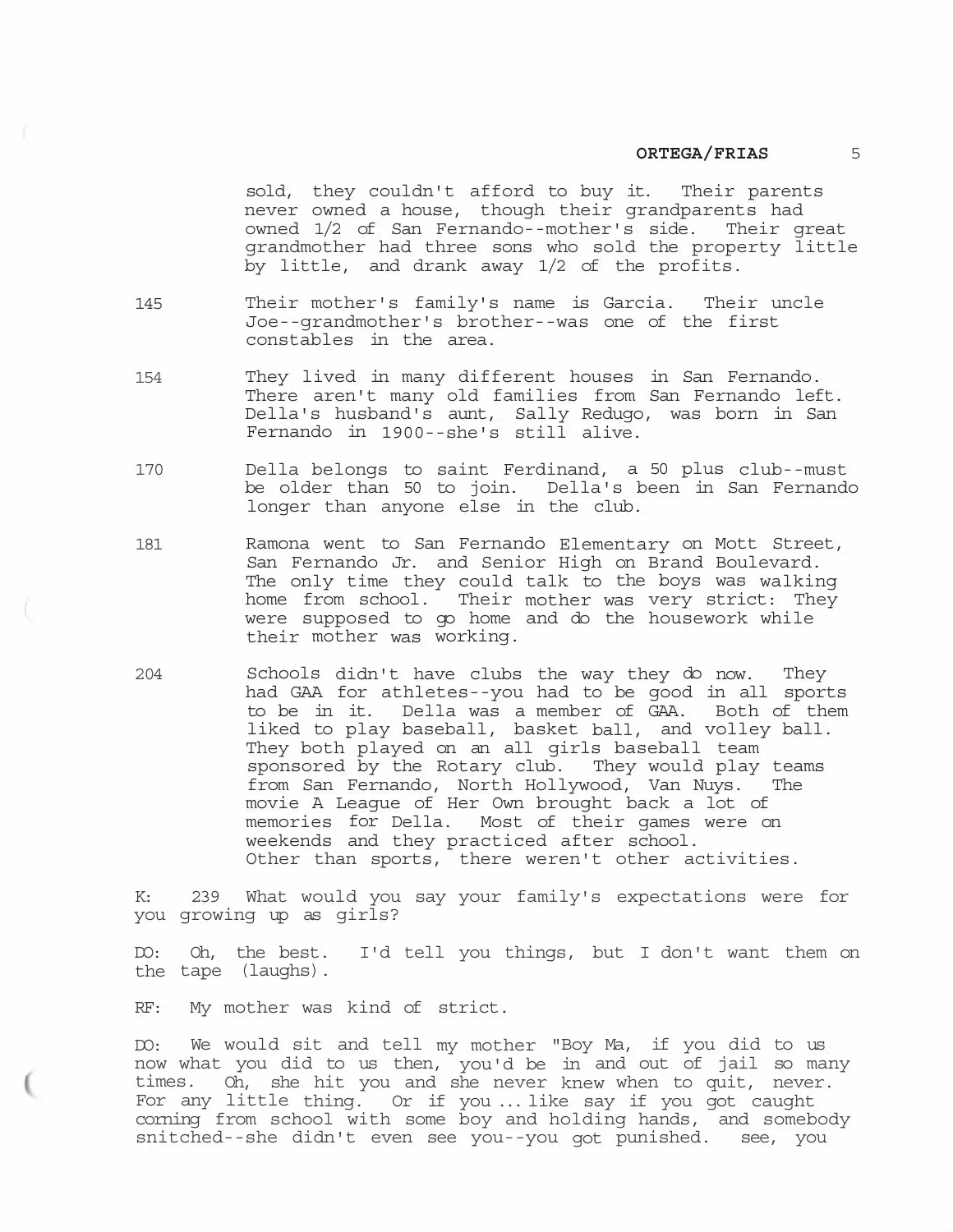didn't do those things. God forbid kiss on the corner like you see them now. No way. Couldn't even go to a football game.

K: 255 so what was an acceptable way to meet boys? Did they expect that you would get married some day?

DO: I guess so--but no--

RF: The only place they'd meet them would be at the dance.

DO: And then she'd be parked downstairs with my stepfather and my two little brothers, and if (laughs) ... and then she'd see I'm dancing two or three times with the same guy, here's my step father at the door; we knew what it meant: We're going home.

K: So they'd come to the dance with you and just make sure everything was ...

DO: And they'd be watching through the windows to see- especially, you know, because the dances were at night. And we'd cry and cry because we wanted to go, and sometimes my brother would take us. But after, you know, we got older, then we could go. But we couldn't go without her permission. I don't care where she was, you had to find her and let her know we wanted to go to the dance. And if she said yes, O.K. And if she said no, I don't care how much you begged you couldn't go.

RF: 270 How about that time you sneaked out, you and Carrie?

DO: Oh, she beat the heck out of us, man. Right under the blankets, she never forgot. **We** sneaked under the blankets, she was still beating us up because **we** took off to the dance without her permission.

272 AK relays Mexican American legend about a girl who goes to a dance without her mother's permission.

K: 286 What kind of dancing did you do?

DO: What'd they call it then, Ramona?

RF: Jitterbug.

DO: Yeah, but there was no such a word as jitterbug then.

RF: No, there was swing.

DO: I guess. It was fast dancing. You know, at my time it was a time when they would go under the legs and up over your shoulders and whatever.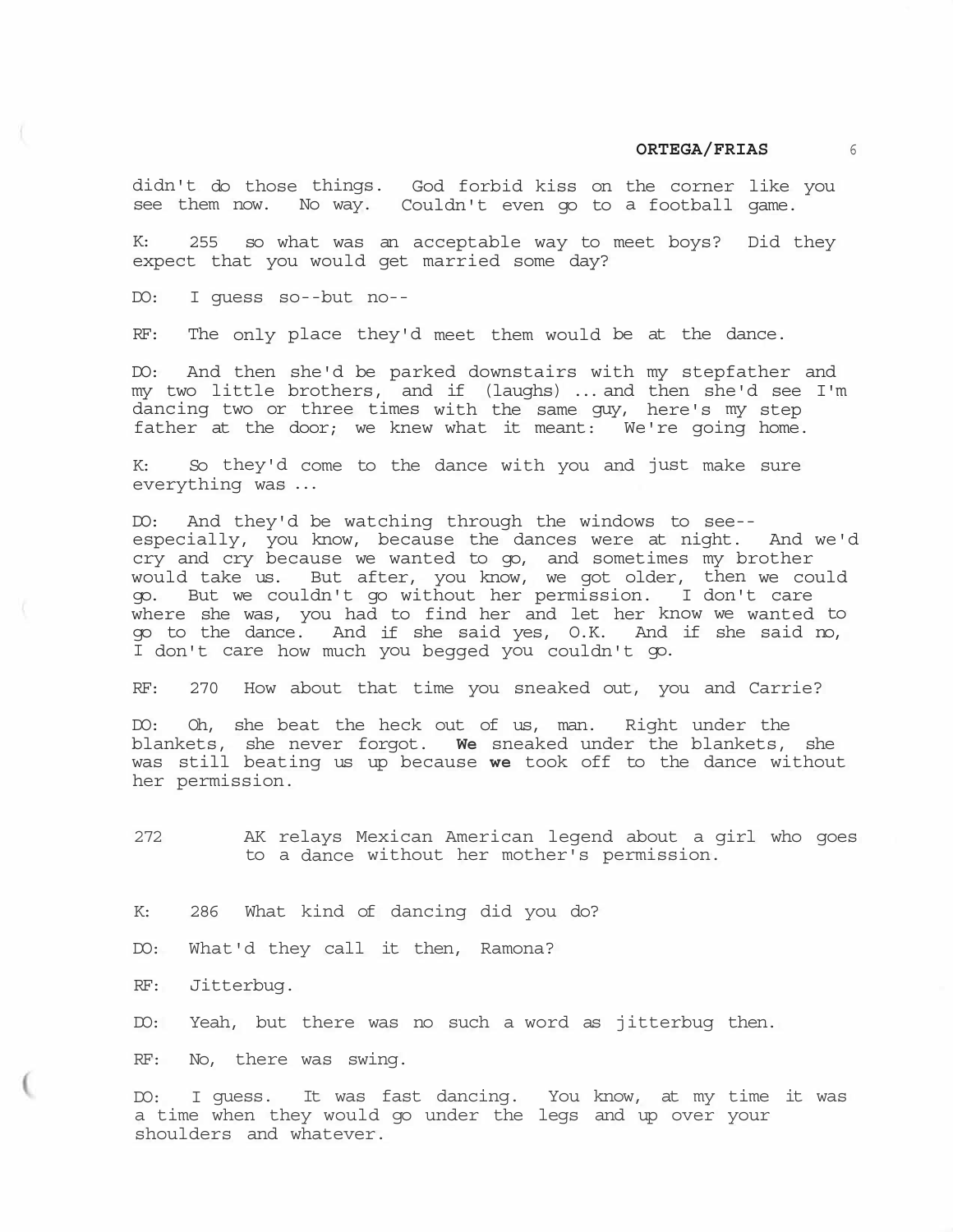RF: And the Big Apple--

K: It was like Big Band music too?

DO: Oh the best. The best. Not like these kids.

RF: Like Glen Miller and all that.

DO: You mention them, I danced to them.

K: Were there local bands here?

DO: well we had quite a few and they'd be like 10, 12 or 16 piece bands that would come to San Fernando to our dance halls, you know. And they'd only charge 50 cents and they wouldn't charge for the women and sometimes they charged 5 cents for the ladies and 50 cents for the man.

K: And this was after you had ... were grown up more and you didn't have to ask your mother's permission?

DO: Oh, I would be, say, sixteen by then. And she (RF) would be twelve, fourteen ...

K: You could to dance halls--

DO: Yeah, we'd go and dance. And you'd wear the same dress, hoping they wouldn't remember, dance after dance because we couldn't afford to be buying clothes.

K: Did you exchange clothes?

DO: No, I never did, but I don't know about her and my other sister. See, there's another sister between her and me. That's her (Bertha Figueroa) mother. And I don't know if they ever did.

RF: Yeah, we exchanged clothes.

DO: But my older sister and I never did.

307 Oldest sister got married when Della was 14-15 years old.

314 Three of the sisters were close in age--3 years apart.

K: 316 So what are some of your other memories of growing up in San Fernando?

DO: Oh, I'll tell you one thing, we never worked. She never let us. As poor as we were, we never worked. You know, houses and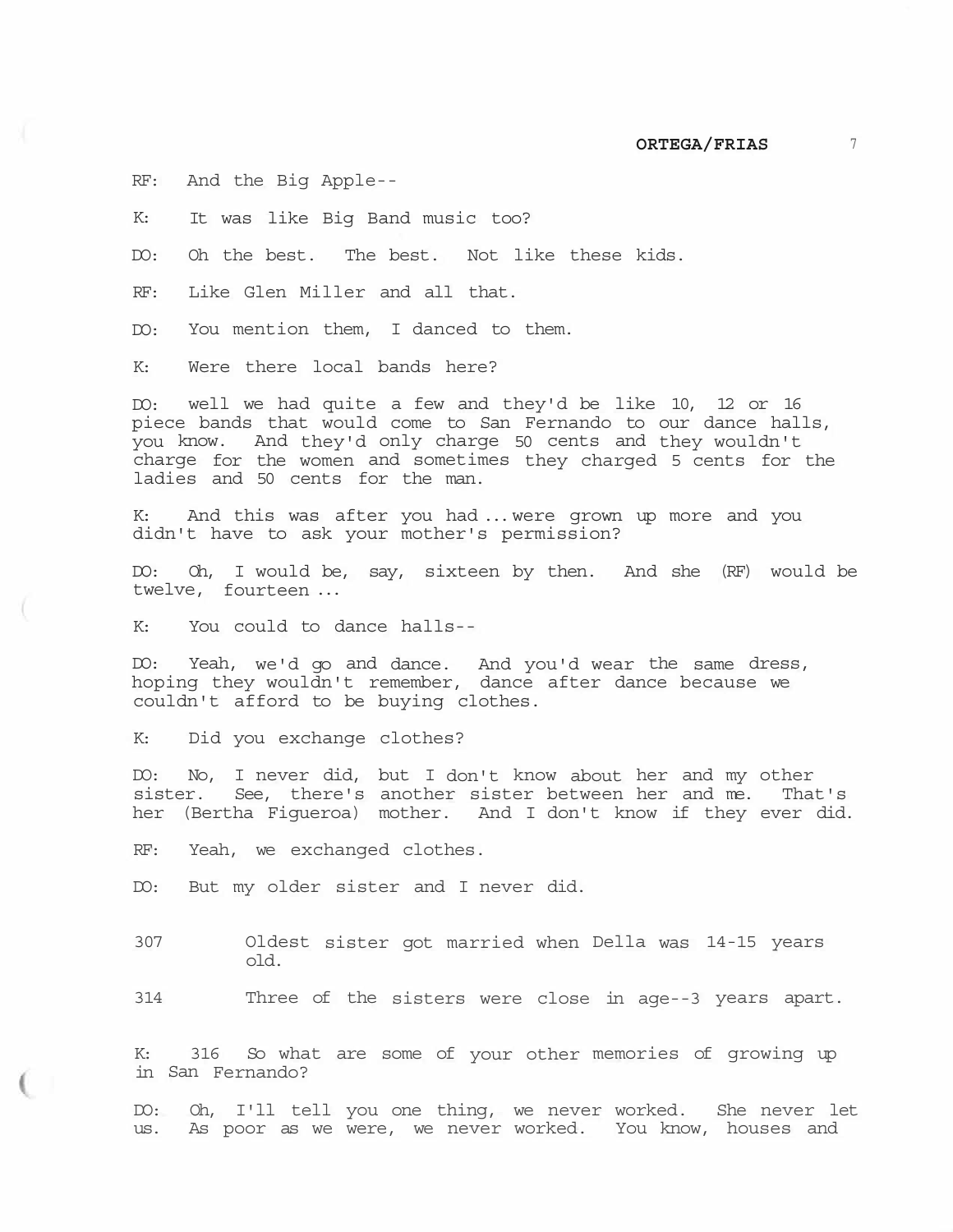housework like a lot of the girls did; they go and do housework and stuff. She never would let us. I don't know why. She was too proud or something. And yet we wanted to because we figured ... I'd see other girls that did housework and, you know, they'd by clothes with that money. And I'd beg and beg--well, she (RF) never did, she was the spoiled one [laughs]. Well, she was born in a different generation when my parents could afford more. And like me, I didn't graduate. I got out of the B-12 (?) because my father couldn't send me seven dollars and fifty cents to buy my graduation sweater. See, that's how bad it was: He couldn't give me the seven dollars and fifty cents. And because my friends that I hung around with were wearing their sweaters and I couldn't wear it on sweater day, I didn't go to school, and that--I stayed home and I never went back to school. I never graduated because of the dumb sweater. Isn't that awful?

**Now** I think it's the worst thing. Here my boys, I could have bought them anything they wanted. They didn't want their sweaters, they didn't want their rings. I forced my young one; I went and ordered the ring and paid for it, and then I told him you go measure. Because he didn't want any of that stuff. And I wanted him to have it because I didn't have it. We couldn't afford it.

K: It really took on a lot of meaning. It took on great meaning beyond just being a sweater for you?

DO: 340 Yeah, that's right. And you know, there wasn't many Mexican people--girls--that were graduating in 1935-36. There wasn't. There was just a few. And some of them could afford it, yet their parents were lemon pickers and orange pickers like us, but they had four or five brothers. You know, and you get all that money together ... See in those times, the man worked and that money went to the mother. They didn't keep it. If they got three or four dollars in their pocket, sometimes they wouldn't get it. I'm talking because I know that's what my husband used to do. Sometimes he'd only get fifty cents from his mother for working the whole week because the parents needed his money. And you know, if you have three or four men working, even if they're picking lemons and oranges, and all that money goes to the household, well there's a little left over and you can buy clothes for your children. But all I had was my brother, one, the oldest one. At that time, we just couldn't afford it.

K: 356 Did your brother work?

DO: My brother also picked lemons and oranges. And he started when he was fifteen years old. He never graduated either. He had to go to work and help my mother and my father.

359 After their parents divorced, their mother went to work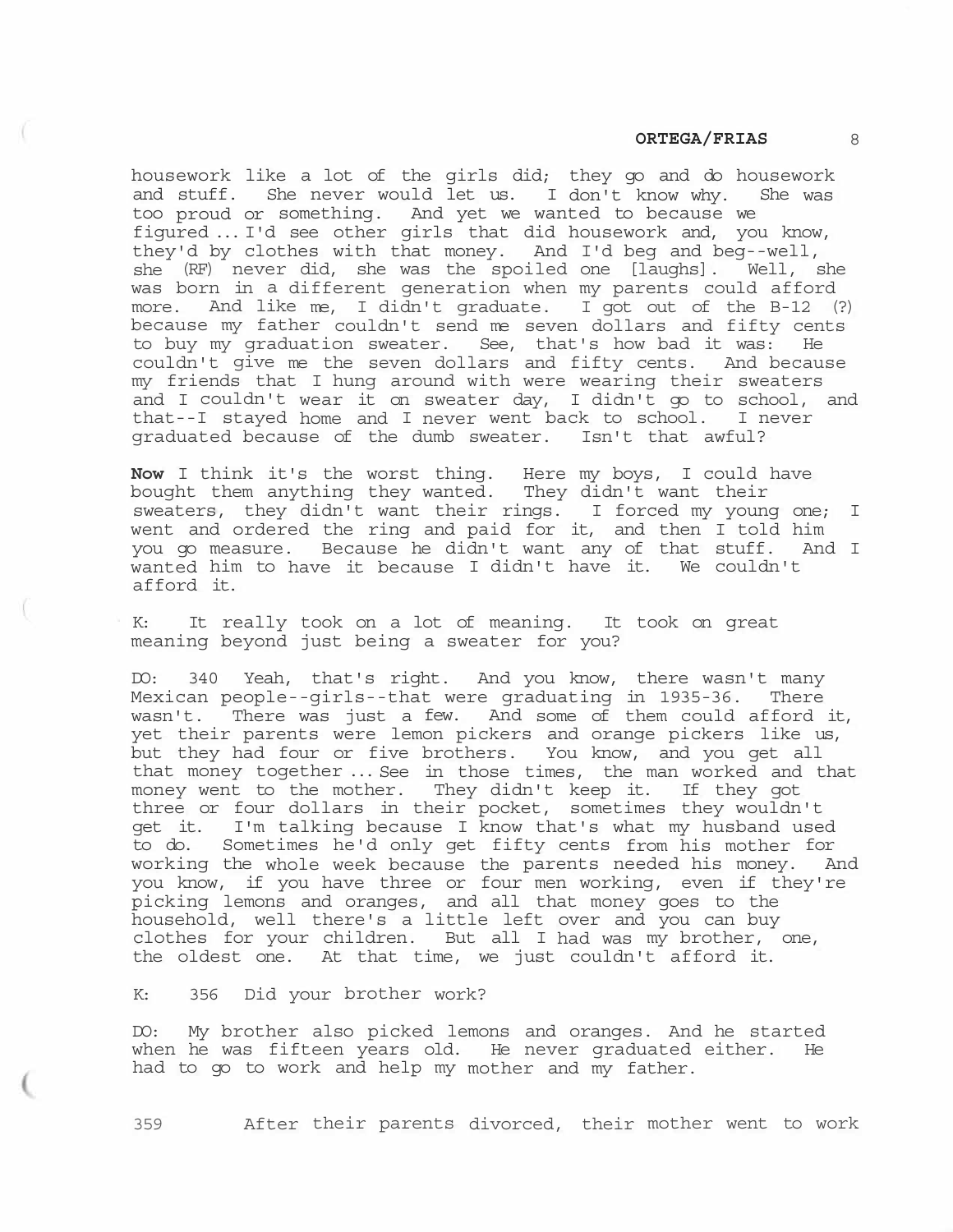at the cannery packing whatever produce was in season. The cannery was in San Fernando between Hollister and Pico and Brand. Mostly women worked at the cannery. This was one of the few places where women worked. Their mother and brother were the only source of economic support at the time.

Della had wanted a permanent when she was 12 years old. It only cost 75 cents but they couldn't afford it. Her sister's boyfriend, who was also a lemon and orange picker, gave her the money for her first permanent.

404 Their mother remarried around 1936-37. Their step father worked for Hollyview (?) Sanitarium as an assistant cook. This is when their financial situation improved.

415 Ramona graduated from high school in 1946.

K: 423 What did your family do during **WWII?** What were some of the things you were--

RF: My sisters were working in the War Defense plants in Lockheid. Della was. My other sister Karen--

K: Were you?

DO: I worked in Lockheid. And my mother and my oldest sister and my younger sister and my brother--all four of them, that's why I tell you we were a gold mine then--they were working for U.S. Flares, which makes flares, you know. These flares that the airplanes take or they throw to signal. That's what they were doing and I was working at Lockheid.

K: Where was that located?

DO: Lockheid? Right where it's at now in Burbank, which is where the airport's at, there.

K: And what exactly did you do? What was your role, what was your part of the job that you had to do?

DO: At Lockheid, I was a dispatcher. You know, checking to see that we had the parts for the airplanes and stuff. All I did was walk around all day, which was a beautiful job. I loved it. But she [RF] never did--you never worked during the war. She was going to school at that time.

RF: I was going to school at that time.

DO: And then there were so many working at--and then I was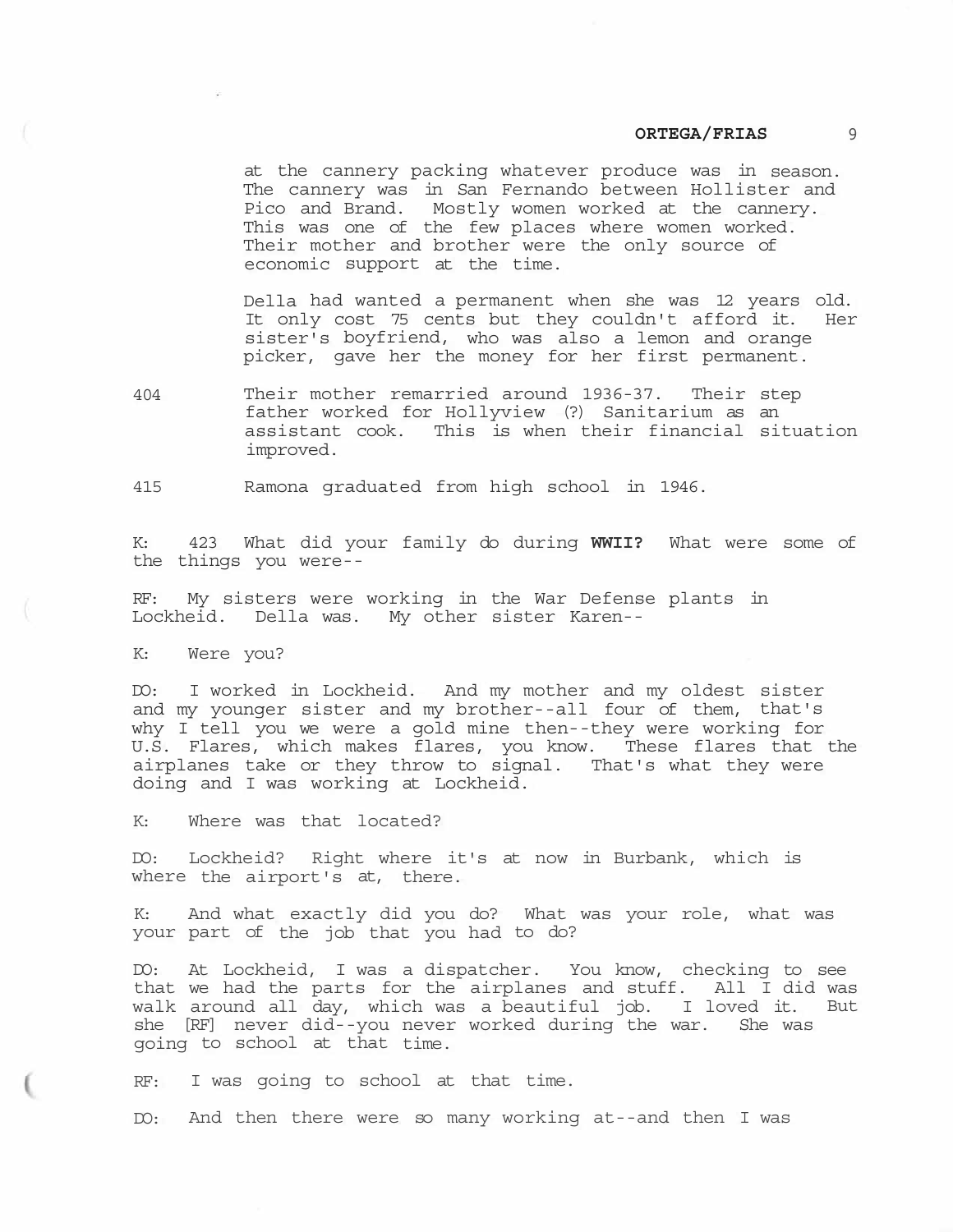getting my allotment, but that was going to the savings for when my husband came home, you know. I was married by then and had one child. He was nine months when my husband went to the service. And when my husband came back, my son was five years old.

K: So did you live alone?

DO: No, I moved in with my mother. There's no way I was going to live ... Are you kidding? Live by myself! No, I went and moved back with my mother when my husband went to the service.

K: And then you would go and work at Lockheid everyday?

DO: I went to work and my mother would take care of my little boy. She wasn't working at that time because she was taking care of him.

K: 453 were there many women working at Lockheid?

DO: Oh yes. That's when all the women started working. see, women hardly ever worked in those years. But when the war started, that's when the woman really went to work--and nobody thought anything of it. You know, in those years it was a disgrace for a women to work--like mostly just like I was telling you, the canneries and stuff. But I mean the younger generations--I'm not talking about my mother, I'm talking about my generation. Mostly the husbands in the service, and they all started working at different defense plants: Lockheid, Webbers, wherever.

K: 464 So, what did that feel like to be a part of that?

DO: Oh, I loved it because I was bringing my own money home and I could spend it the way I wanted to; you know, which we never did. And it was a pleasure to have money in your pocket, and to dress or buy whatever you wanted for once.

K: And what about the other women working in the plants? Do you remember any specific experiences or things that happened when you were working at Lockheid and the friends you made there?

DO: Oh no, I made a lot of friends but mostly white people because I'm telling you, I was the only Mexican in that department. I don't know why. Maybe, because I spoke better English than the rest. I don't know what it was, but mostly all of them were riveters. All the women that went in there went as riveters and soldering, which is the biggest mistake for me because then I could have found a better job later on. Because you know how all the jobs then was soldering and stuff, especially if you don't have an education. And you know, in our times who went to college? And hardly anybody graduated. You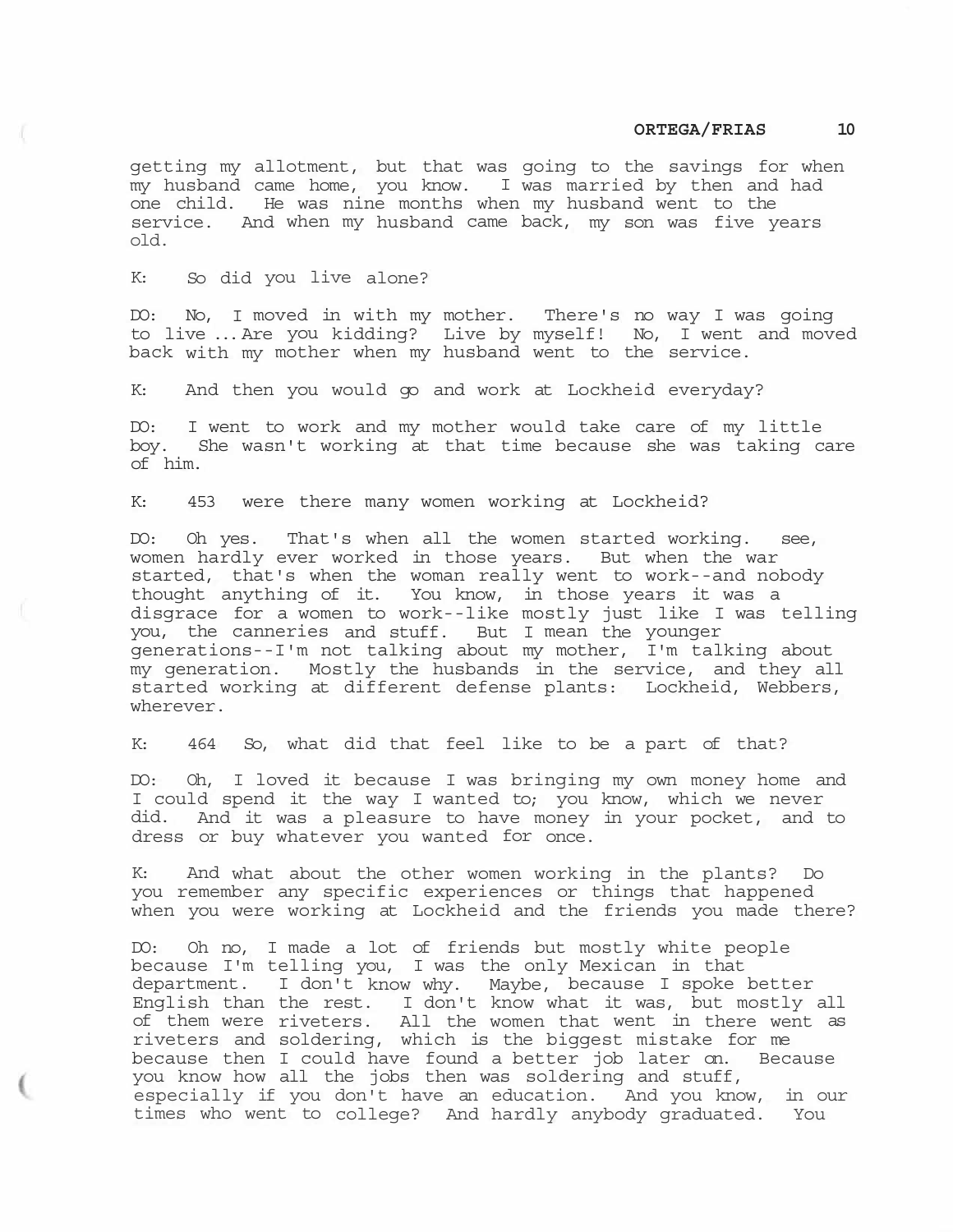couldn't afford it.

K: Especially for women, right?

DO: For women, yeah. So working at Lockheid and then getting a break like that, especially for me, you know, which was neat. I learned quite a bit working at Lockheid. A lot of the shyness went away?

K: You were shy?

DO: I was then. I'm not anymore [laughs]. Hell, I'm seventythree years old, what's should I hide? Like my husband says, when I was born they threw the mold away.

- 503 Della met her husband in 1937. Della's husband used to come to the house in order to learn how to dance from her older sister. Their parents had known each other for years because they were among the oldest families in San Fernando.
- 543 Ramona first saw her husband in 1948 when he had just got out of the army. They eloped to Yuma, Arizona, with her mother's permission. You could get quick marriages in Yuma at the time; a lot of people got married in Yuma.
- 618 social taboo regarding unmarried pregnant women. Mother used to warn daughter that she would send her to "Juvenile" if she got pregnant.

K: 656 Did your mother--did you speak Spanish?

DO: Yeah, but not that much. See that's why ... we can speak Spanish but not good. There's a lot of words, we can't pronounce them. Well, our children, none of our children--she [BF] doesn't either--none of them speak Spanish, which is awful because now you need it. None of my grandchildren speak Spanish. Because our parents--even my grandmother like, I'm telling you, my grandmother was born in L.A., here where Chinatown is at. So they all spoke English. All of them.

K: Did your mother speak Spanish though because you were saying that like she cussed in Spanish.

DO: Yeah, yeah, she would. She'd speak Spanish. But none of them could write it or read it. But they could speak Spanish. And that's where we would pick it up.

673 See, we couldn't speak Spanish in school. You never saw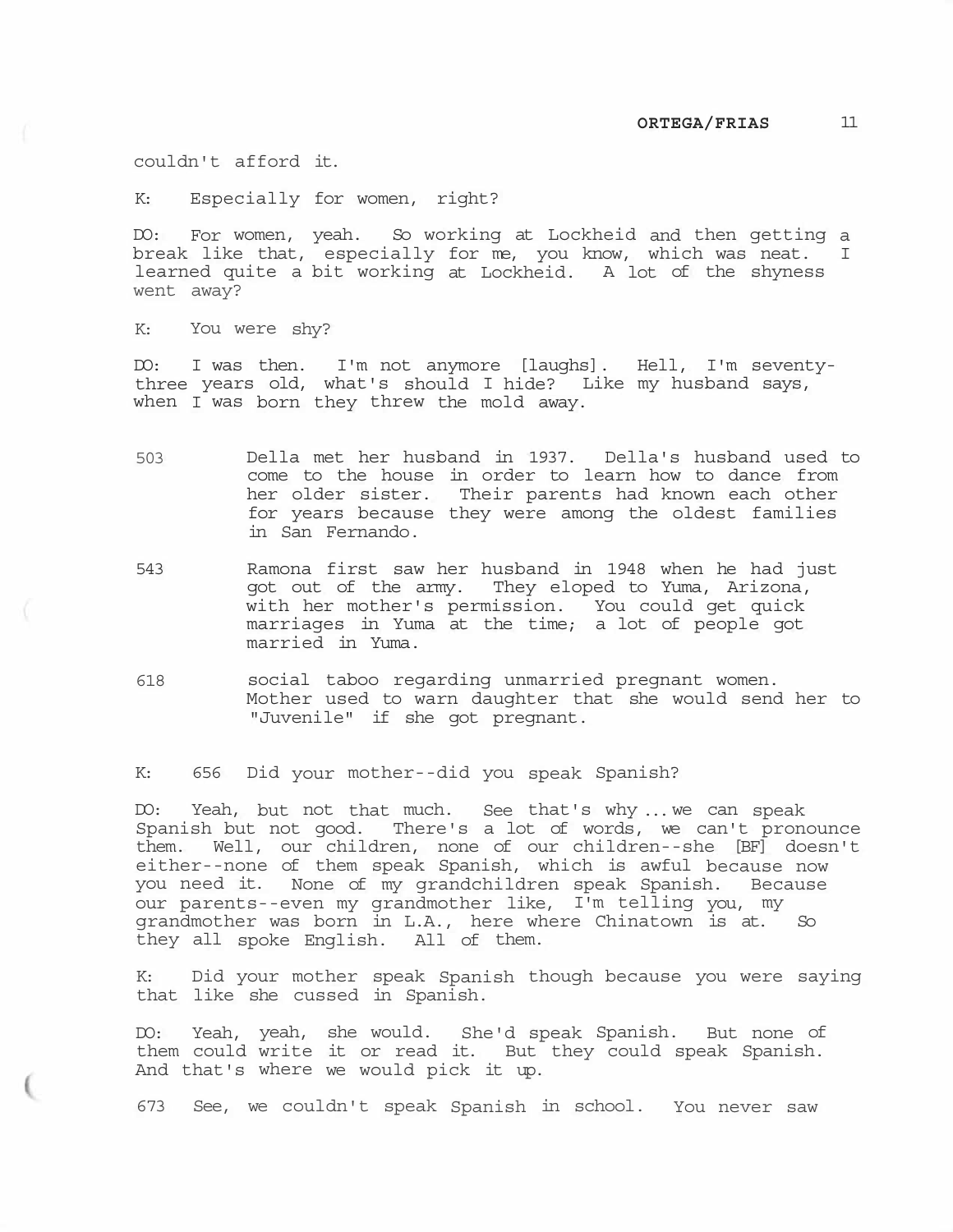anybody in Principal's office as much as you see me. Because we'd be in what used to be called Physical Ed. or we'd be playing marbles, and I'd be speaking Spanish, and they'd hear me--some teacher would hear me--and in the Principal's office for the whole week because we were speaking Spanish. And look it now. Now they're teaching it. so how could we learn the correct Spanish in our years? We couldn't. Because most of the people here were from here, United States. There wasn't too many people from Mexico.

K: 689 Who was it in your family, the first person to come from Mexico? was it your great grandmother?

DO: Well, our great grandmothers on my father's side, they were from Mexico. And then also my great grandmother, who was born in San Gabriel--I'm talking about my mother's side--my great grandmother, her husband was from Mexico. But see, we're from California on my mother's side since the first eleven families that settled in L.A.

K: Which one is that? Which family, which of the first eleven?

DO: The Rosas. You've seen that monument there at the park across Olvera street. There's a little monument with the first eleven families and there's two Rosas. Well, like we come from one of them.

K: Do they say De la Rosa or is it just Rosa?

DO: No, it's what's his name? Jose Antonio. It's Basilio Rosas or something. His name is Basilio.

K: And that is through your---

DO: --on my mother's side that we come from the first eleven families. Now, you know, there's generations after that, some of the women were born to people from Mexico and stuff. It's through my mother's side that we come from the Rosas family. And so, where did Spanish come in? Right. They didn't use it that much. They used a lot of English.

726 They don't know of any relatives in Mexico--too many generations back.

742 End of **SIDE A, TAPE** 1

-------------------------------

SIDE B, TAPE 1

000 Silence

002 Interest in Los Pobladores (?) club--the old families of California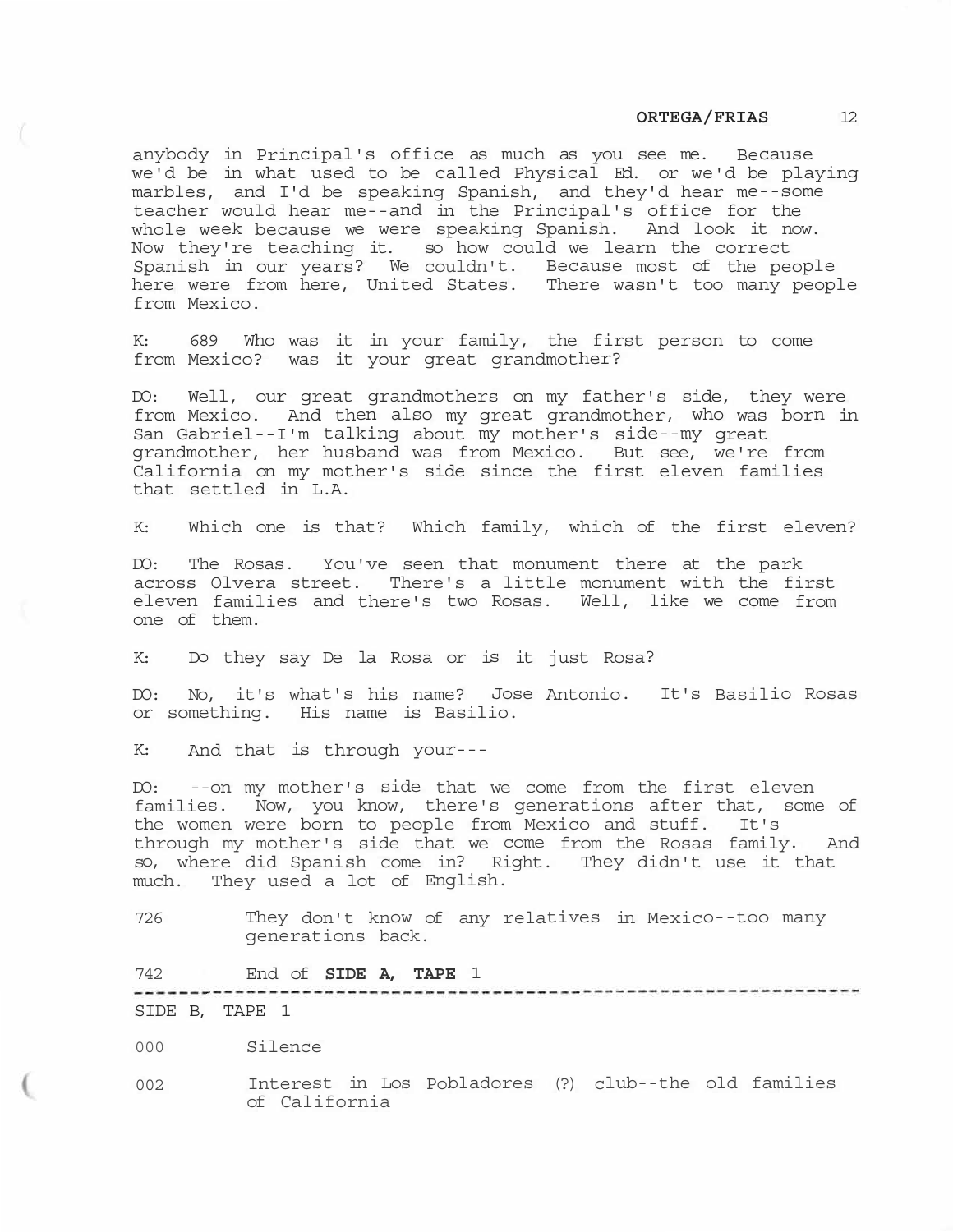- 009 Family never went on vacations.
- 013 The family would go on outings, but not vacations. on Easter, they would drive up San Fernando Road towards Newhall and they would have a picnic and color eggs.

They would go to the beach and stay overnight with five or six families. They started doing this in 1935. They used to go to Oxnard because you could camp there. They would bring food and stay three nights.

This was their only vacation. They couldn't even afford to go to movies. They often didn't have a car.

- 040 In 1942, Della saved money from her job and bought a 1932 Ford. She would drive her brothers to work in it.
- 051 Their parents married in 1915 and divorced in 1935. Their mother remarried in 1938. Their father left with another woman and had nine kids. Their father was supposed to send \$7/week (month?) to support the kids. He was often unable to send the money because he was working construction and didn't make a lot. Their mother would report him if he didn't pay for a month. Money was scarce but things were cheaper too. If Della was sent to the store with 50 cents to buy meat, she would by 40 cents worth and use 10 cents to buy candy. When Della graduated from 6th grade, her mother took her to the store to buy a dress for 75 cents. People also painted their legs to make it look as if they had nylons on.
- 117 **WWII** was very scary. Everyone would gather to see the Boys off who were going into the service. People would cry even if they didn't know the people leaving. After Della's husband left, she lost weight and started smoking. She and her 9 month old baby moved back in with her mother.
- 135 Della's husband was in the army and was stationed in the Philippines, Australia, and mostly in New Guinea. When her husband returned he got work at Lockheid for a few weeks. later, he went to work at General Motors when it was being built in 1946. He worked on the construction of the building, worked on plumbing, and eventually became a plumber.

K: 156 Did you ever go to work, Ramona?

RF: Yes.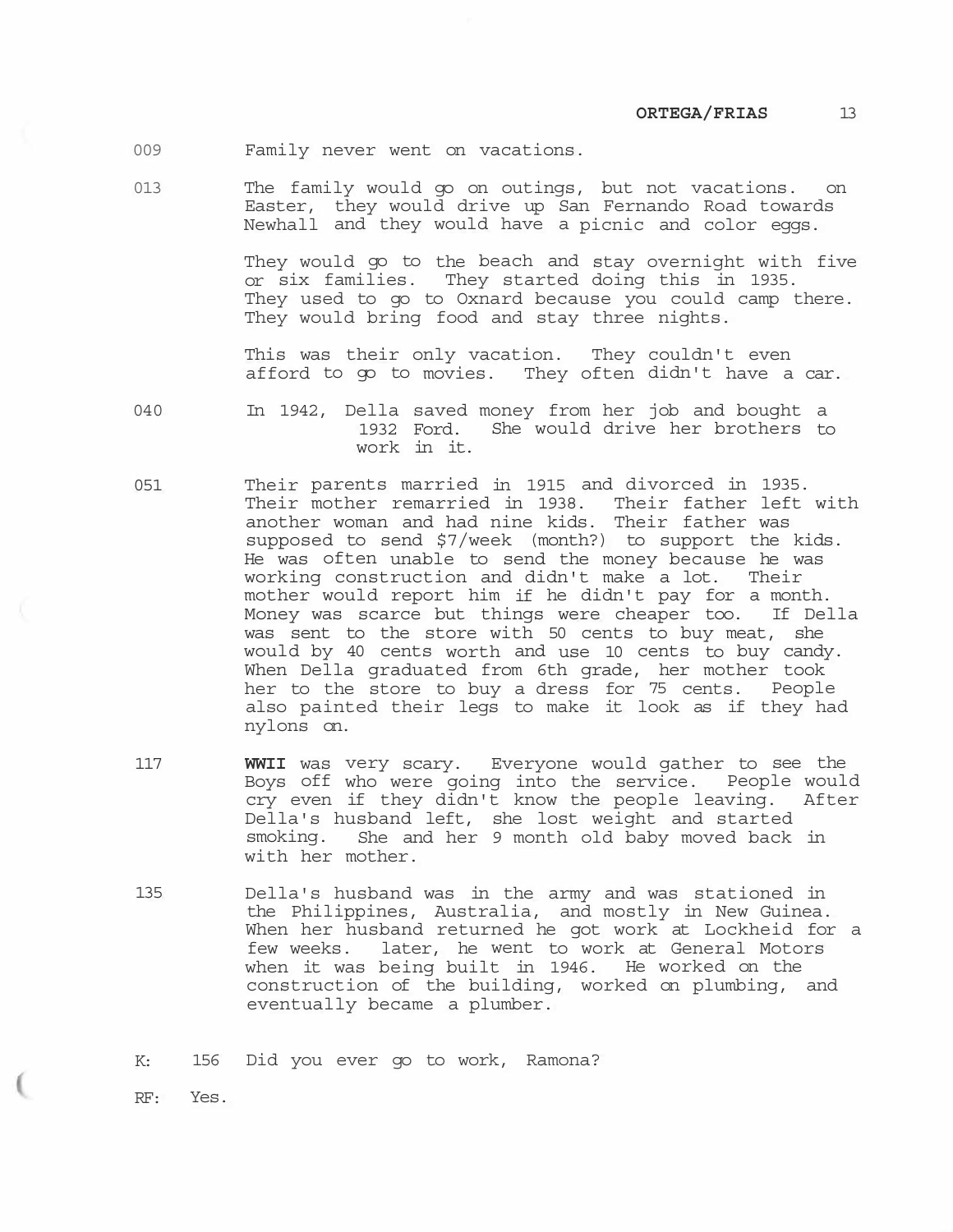K: And when was that?

RF: I went to work when I was seventeen at the San Fernando Sewing Factory, where it was Jack Berrinfeld (?). It was on First street in San Fernando.

K: And what were you sewing?

RF: we were making shirts. I was a special machine operator, making buttons and button holes.

DO: How much an hour did you get?

RF: we were getting seventy-five cents an hour. And if you made more, you were on your own afterwards. After you made so much then they'd give you like a bonus ... over so much a bundle of shirts.

K: Oh, so you got your seventy-five cents an hour and then if you were very fast and you were doing ten more than the other person, you got per shirt or something.

RF: Like a bonus.

K: Were there many other women working there?

RF: Oh yes.

K: Mostly women?

RF: Mostly women. You [DO] worked there, didn't you?

DO: I worked there too before I went to Lockheid.

RF: And my other sister Lucy worked there too.

DO: We all worked at the sewing factory.

K: What year was that that you worked there?

 $DO: '43-'44.$ 

RF: No--

DO: Yeah, because I went to Lockheid in '44. And I worked at the sewing shop before that. And I was only get 65 cents an hour. She was getting more because she was a machine operator. I was working on the floor, you know, taking bundles or whatever. BF: 178 Is that where you guys were on that strike.

RF: Yeah, that's when we went on strike because we wanted more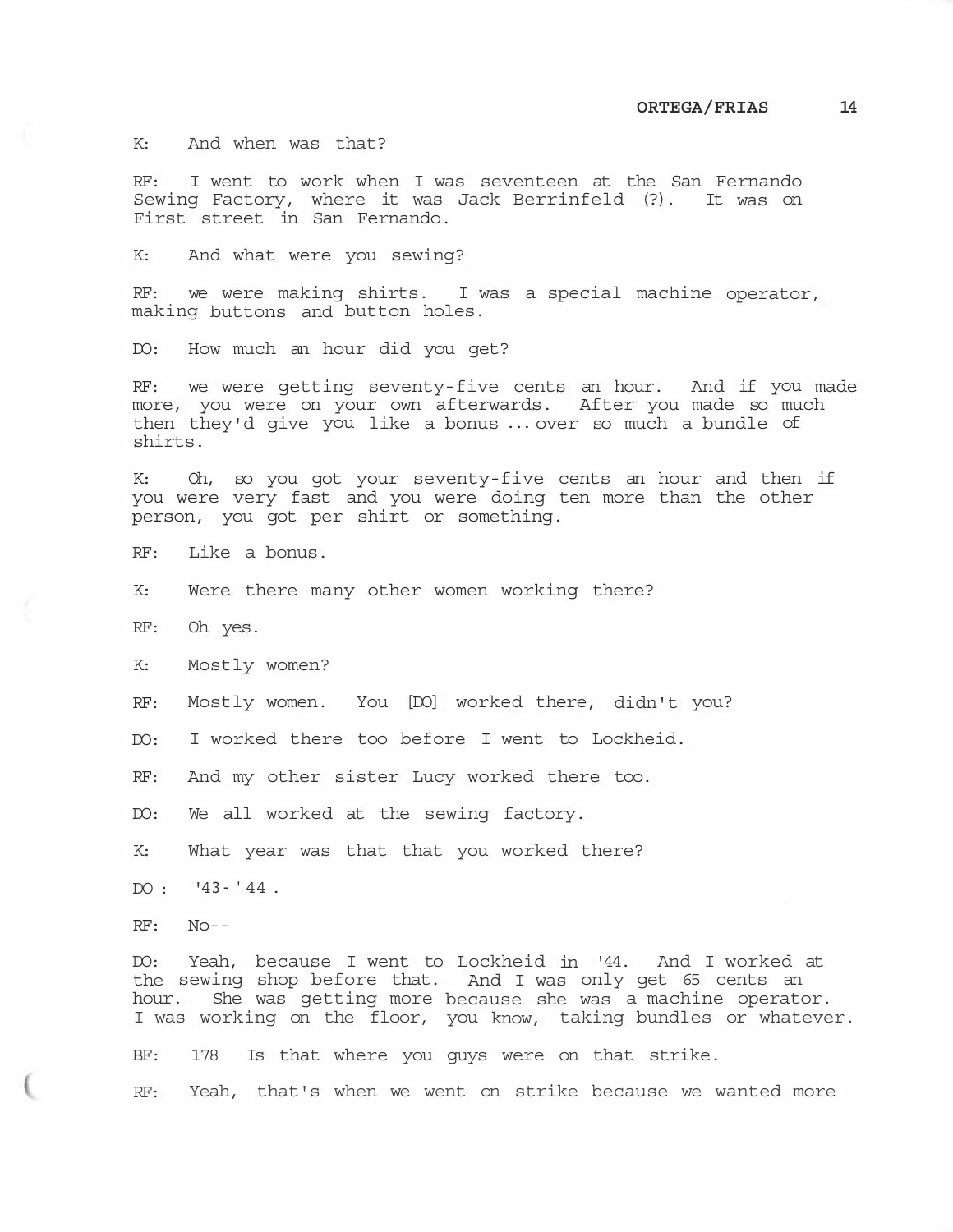than--we wanted a dollar an hour. And all we got was 80 cents an hour more after the strike. We went on a strike at San Fernando.

K: How many workers were there about?

RF: Oh god, it was quite a few.

DO: About a hundred maybe. Something like that. Quite a few.

K: Who organized it and what were the reasons for wanting greater wage.

RF: Well, we were in the union. The union came in and they talked to the people, and the people decided to go on a strike so we could get more money. They said we should be getting more money than that.

DO: What was the name of the organization? You remember that? I think it's still going on.

K: Is it the Garment Workers?

RF: **A-W ...** yeah.

DO: No ... but the garment outfit, I think it's still going in **L.A.** *(* 

RF: It's still on. The same union is still on.

K: And it's the one that all the garment workers belong to.

RF: Yeah, it's the same one. But we started it here in San Fernando. Now it's ... all the garment places are union now over here.

K: so was it unusual for the workers to be striking and what was that experience like?

RF: Oh not really. We all just used to get together and walk around with signs. And we'd all take turns carrying the signs around.

K: Do you remember how long you were on strike for?

RF: It wasn't too long because the owner of the factory needed his shirts out because he had orders for his own shirts. I think not even a month---but maybe a month ... not even a month.

K: So do you remember that being a hardship because you weren't earning money during that time?

RF: Oh yeah, it was because the union wasn't paying us to go on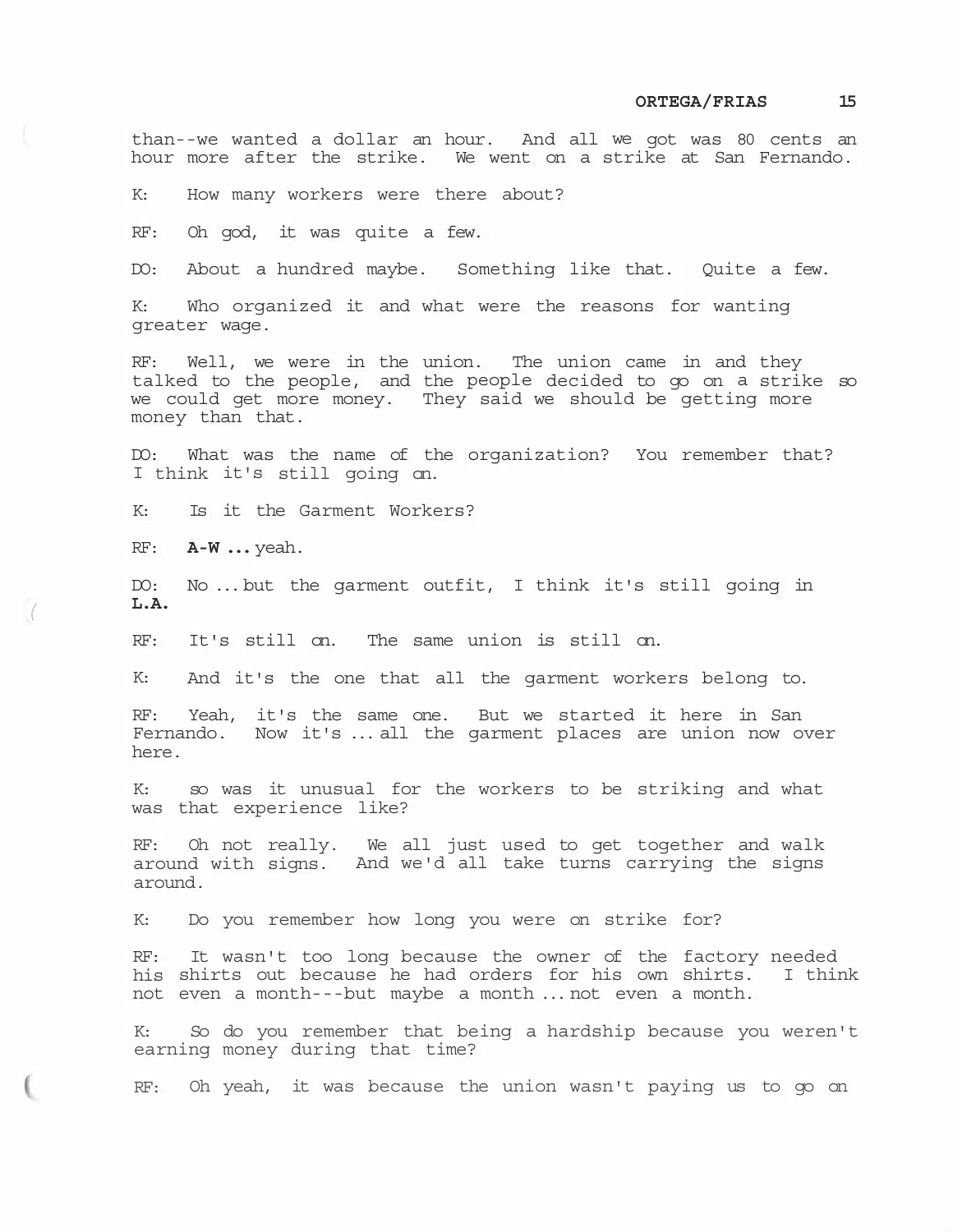strike. In those days they didn't pay you to go on a strike.

DO: You weren't married though.

RF: Oh no, I wasn't married yet.

K: But for other women too it may have been very important ...

RF: Oh yeah, there were older women there that depended on that money for their families.

K: So when the owner came back and offered 5 cents more, how was it decided that you would stop striking and accept that?

RF: Well, a lot of the women wanted to go back to work because they were already losing money so they decided to accept the offer.

K: Did you feel victory?

RF: Well not really ... well, I was making more than that, more than 75 cents an hour. I was making two dollars an hour with the machine, working on the machines. I worked both machines.

DO: Tell her what kind?

RF: Putting buttons on the shirts--it was special machines.

DO: Show her your finger, crooked finger?

RF: I even got my finger--I got the needle right through my finger. It's crooked. It went right through to the bone. And I was making button holes too. Making button holes on the shirts and putting buttons on the shirts. It was special machines.

K: What were the conditions like there? What happened when you put the needle through your finger?

RF: Well right away somebody came because the needle was still in because I stopped the power right away. And it was still in so somebody came and just worked the machine over and took the needle out. Then they took me to the hospital and I was out for about a month.

DO: But she didn't get any money?

K: There was not workman's compensation.

DO: I guess not.

RF: No, nothing. It was nothing then. So I didn't get anything for it.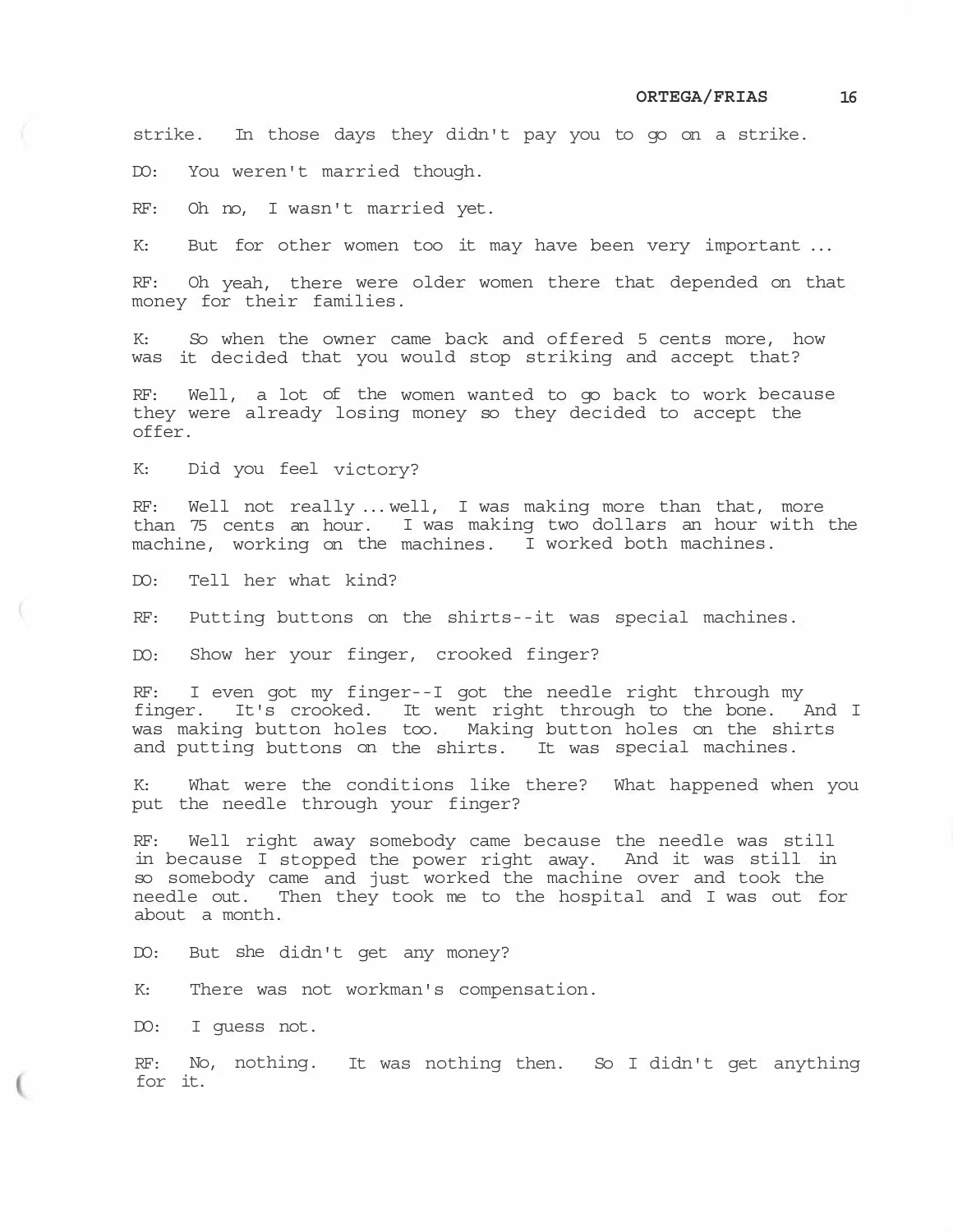K: Did it affect the movement in the finger?

RF: Not really. But it was quite a while before I went back to work.

K: Did other women have accidents there too

RF: Yeah, there were quite a few that had accidents there.

- 239 AK recalls photo in the collection of Ramona with a sign: We want a Union Now.
- K: 244 were there mostly Mexican American women working there.

DO: That's all there was ... no, Japanese, we had a few.

RF: Oh yeah, Mary ... Mary was her name, that Japanese lady.

DO: we had a few Japanese families in San Fernando that had been here for quite a while too. And it hurt so much when they took them away. Because we went to school with their children. And once in a while we'd think of them because we went to school with them. I don't know whatever happened to those families. They never came back. They never got their property back because some of them were our neighbors.

RF: When Japan started the war, that's when they took them.

K: And they all went to camp. They all to go to camps for the whole war.

DO: Yeah. And whatever ... they owned their property but we never saw them. They never came back to claim it. I don't know whatever happened. But we had Japanese people working in the sewing shops.

RF: That's right, we did.

DO: And we treated them real nice because they were real good people. Nobody treated them bad. Even at school we had one colored boy and one colored girl in school. And everybody treated them so nice because they were real nice kids. See, there was no ... we never treated ... different nationalities at school didn't mean nothing. Everybody treated real good. When we were treated [bad] is when we were out. Like to go to the show or to cross the street over here to get our mail. Then, you weren't wanted on this side of the street, on this side of Truman, you know.

K: What was the division line, Truman?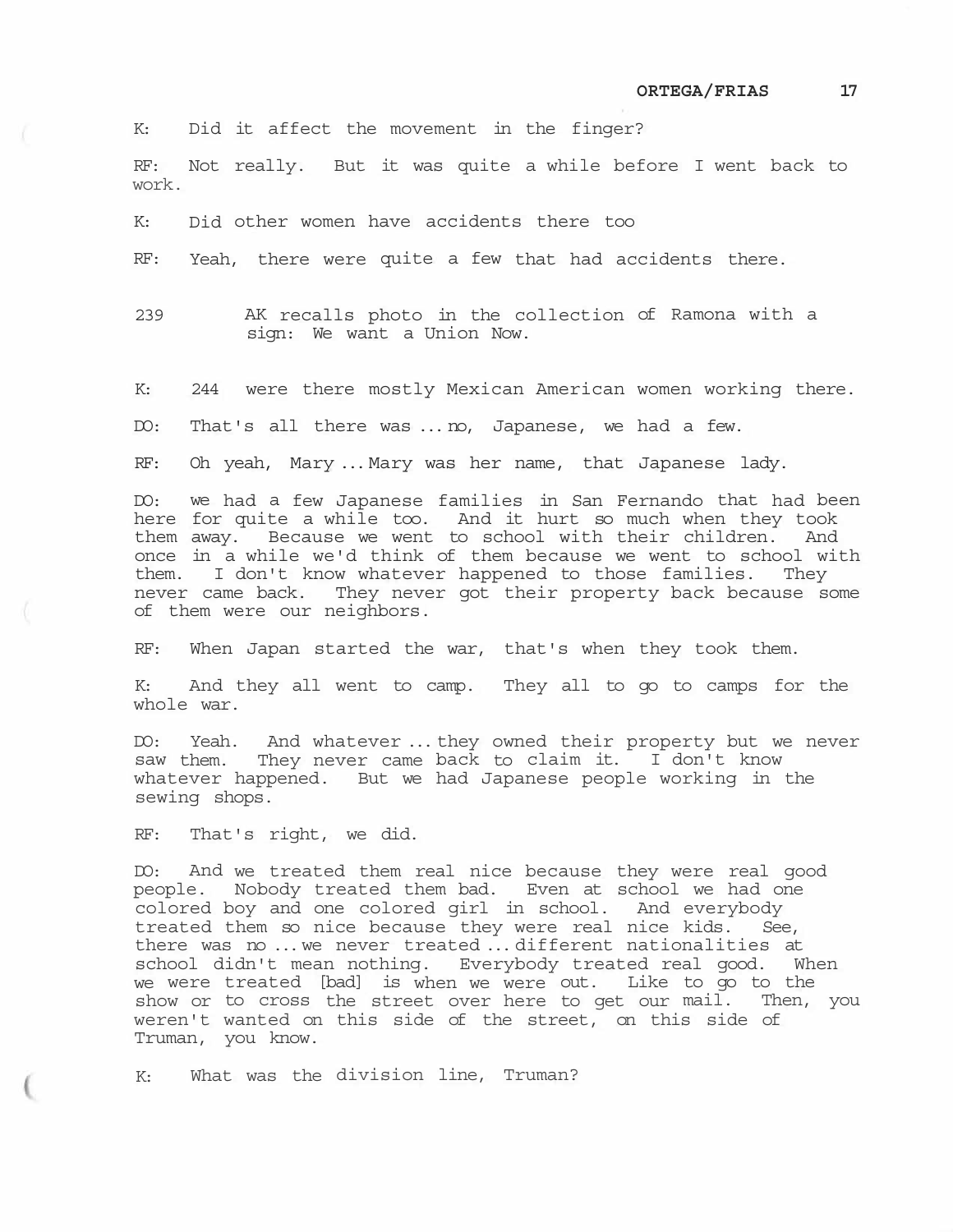DO: Truman, yeah.

K: And which side of Truman?

DO: This Truman was white, this side of Truman was white. And from Truman down the other way was strictly Mexican people ... Japanese people, yes.

K: Oh, the south side.

RF: The north side was white people.

DO: But the colored people lived in Pacoima, which in Pacoima there was hardly ... not very many people. Very deserted, mostly vacant, vacant lots, very few people. And we all got along real good.

K: 274 Were there any other times when you or people you knew faced racial prejudice? Like you were saying, you know, like that thing at the post office and at the movie theatre you had to sit downstairs ...

BF: Remember you said you couldn't go to that dance place or that, what was that? Fin and Feather or what was that?

DO: oh little bars in San Fernando. Fin and Feathers it was a bar in San Fernando. And it was one of the better bars. It was a bar but one of our nicer ones. In fact we had two or three and Mexicans weren't allowed in there--not in Fin and Feathers, no way. We had ... where we had dances sometimes some of the weddings, which was Porter{?} Hotel, you didn't see no Mexican people going in there. No way.

And in the Flynn's (?), which was one of the older families although they didn't come in here till later. And our families knew each other, but yet you couldn't have nothing to do with going in there. Because in the first place we couldn't afford it; you know, to go in there and have lunch or stuff. And then if you did, they would turn around and look at you like "what are you doing in here?" Because see, we rented a house from them and sometimes my mother would send us to pay the rent. And they'd look at you to see what you were doing in there; like you had no business in that hotel or ... and that was in 1936-37. So even then there was a lot of that.

I remember when I graduated--not graduated, but 1937 I went to apply for a job at Thrifty's Drugstore. No way. In the first place I didn't have the education, that's what they told me. And they didn't have any Mexican people working for them in 1936-37.

K: Did they say that?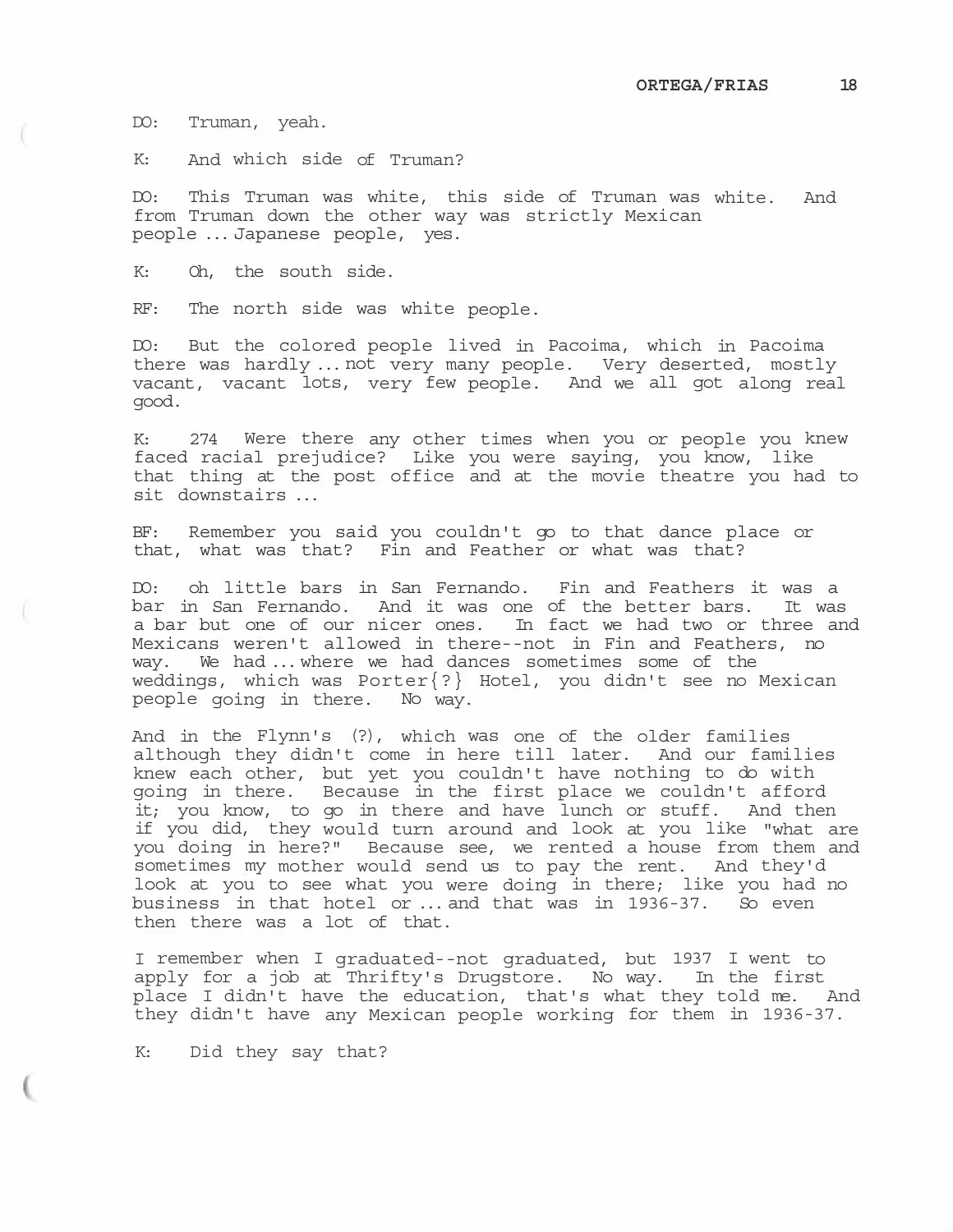DO: 304 Oh yeah. I wish the man was alive that ... I'd go spit in his face. Oh, if I only knew then what I know now. When I moved in this house, this was strictly white, still then.

K: What year was that?

DO: 308 1965 we moved in here. And my youngest boy was ... he only had like two or three weeks of school to graduate, and he had already had his papers to go to the service. So we were living in a four bedroom house, and just my husband and I so we moved over here. And boy, they were all out on the sidewalks watching us taking our furniture down. I don't know if they were watching our furniture to see what kind of furniture we had. But then after all our furniture was in the house, the next door neighbor comes and wants to know how many children I had and if we had a lot of company and if we made parties. They were white people. And I said "I've got two boys but one's married and the other will be going into the service in three weeks," I said "Why?" She says "Well we just didn't want somebody moving in here with a lot of children." And I said, "Well, how many have you got?" She had five. All little ones, all little children. And I would go outside and say "good morning," she'd never answer. I think we were neighbors for five or six years. We never, never once said good morning--she never answered. I guess she didn't want to have nothing to do with me. I don't know. But that's the way it was because it was still white. Now it's not. Now there's only one couple, older people our age, that's still here. All the rest is Mexican. So, see how things have changed.

BF: (? or RF) And these are Mexicans from Mexico.

DO: Yeah, they're not from here.

BF: It's different now for us. Because now we're the ones that are prejudiced.

DO: Now they tell us off [laughs]. I wish I could tell you the words they call us. It's sad, you know, to see that you're treated that way. I don't think it's right. That's why I tell you, I wish I knew then what I know now. I've lived here my whole life, I worked for the elections, and do whatever, you know. I've been on the jury, now I'm too old for that. I just sent the other day, I said "I can't take anymore, I'm too old," and you know my medication; can't do it. But I've done all that and I'm proud of it because it's my duty to do it.

344 Della worked for the election board, helping put the elections on at the poll. She feels she's too old to continue. She thinks the younger generation should take over these duties.

K: 353 Do you remember the Zoot Suit days? Did you ever wear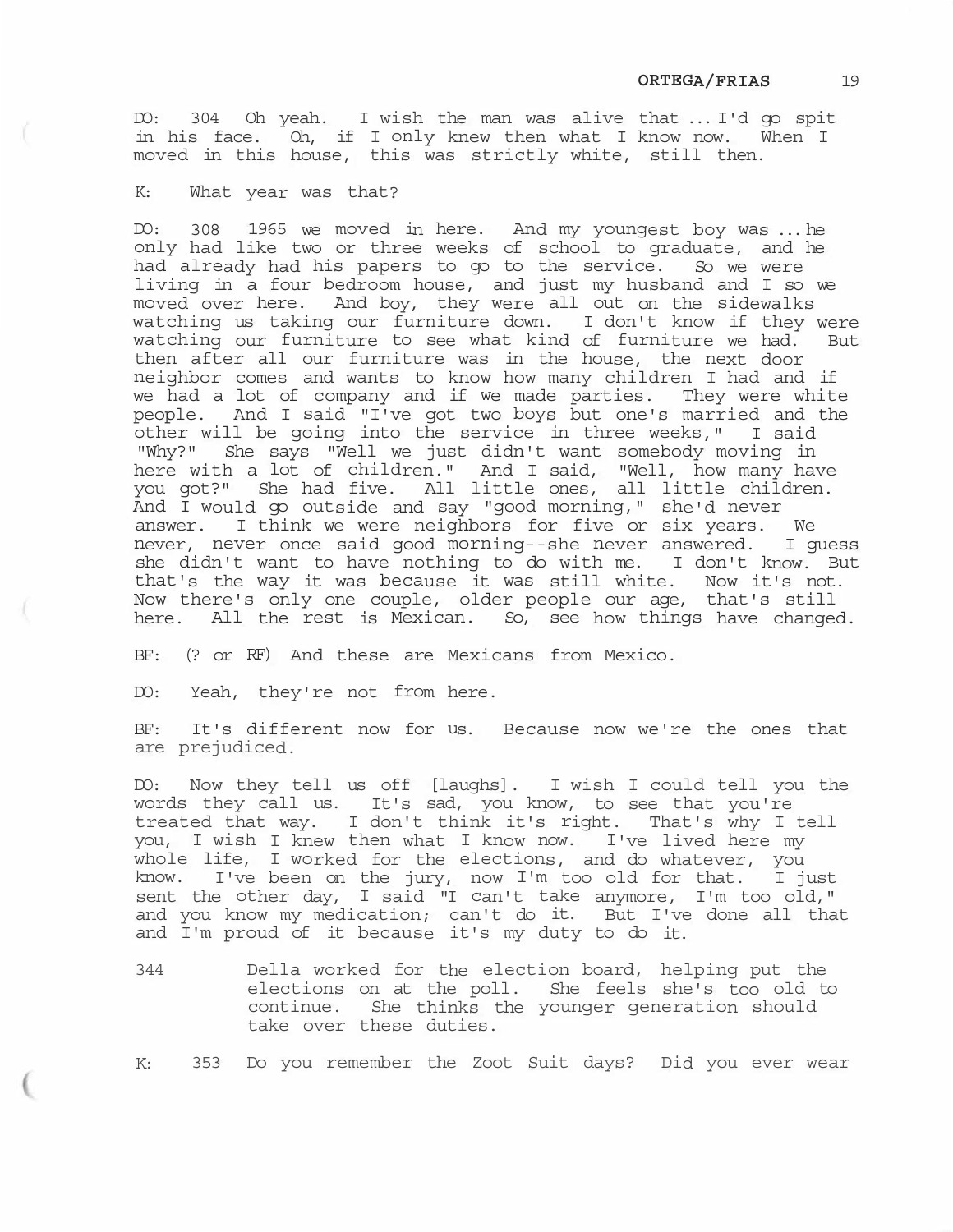Zoot Suits?

DO: [laughs] That's her [RF). see, my parents could afford it then, she had one made.

RF: I had one made in Los Angeles.

K: And so girls wore them too?

RF: Yeah, girls wore them.

K: Like a man's suit.

RF: Yeah, like man's suit. They were gabardine material. They were just like a man's suit.

BF: You have a picture in one, remember?

DO: Yeah, well it's in there, it's in the library.

K: I remember the picture. We have that one.

RF: I don't even show it to my children [laughs).

K: Why not?

RF: I don't know.

DO: It's embarrassing, I guess.

K: So what was this whole Zoot Suit thing about?

RF: It was just mainly boys and girls that wanted to dress that way, I guess.

DO: Just like now with the baggy pants.

BF: It's a style, I guess.

DO: **A** style. It's here and it's gone before you know it. But it's not because you belong to a gang. It was just that you wanted to dress like the other person. If you could afford it, you'd buy it.

K: It was really--it was the high style for young people.

DO: But then you couldn't buy it at the store. You had to have it made. You had to go to Main Street in L.A. and have it made. Choose your material and have it made. But that time, she could afford it so she could have it made. see we couldn't, she did.

K: You know what's interesting to me is that there's been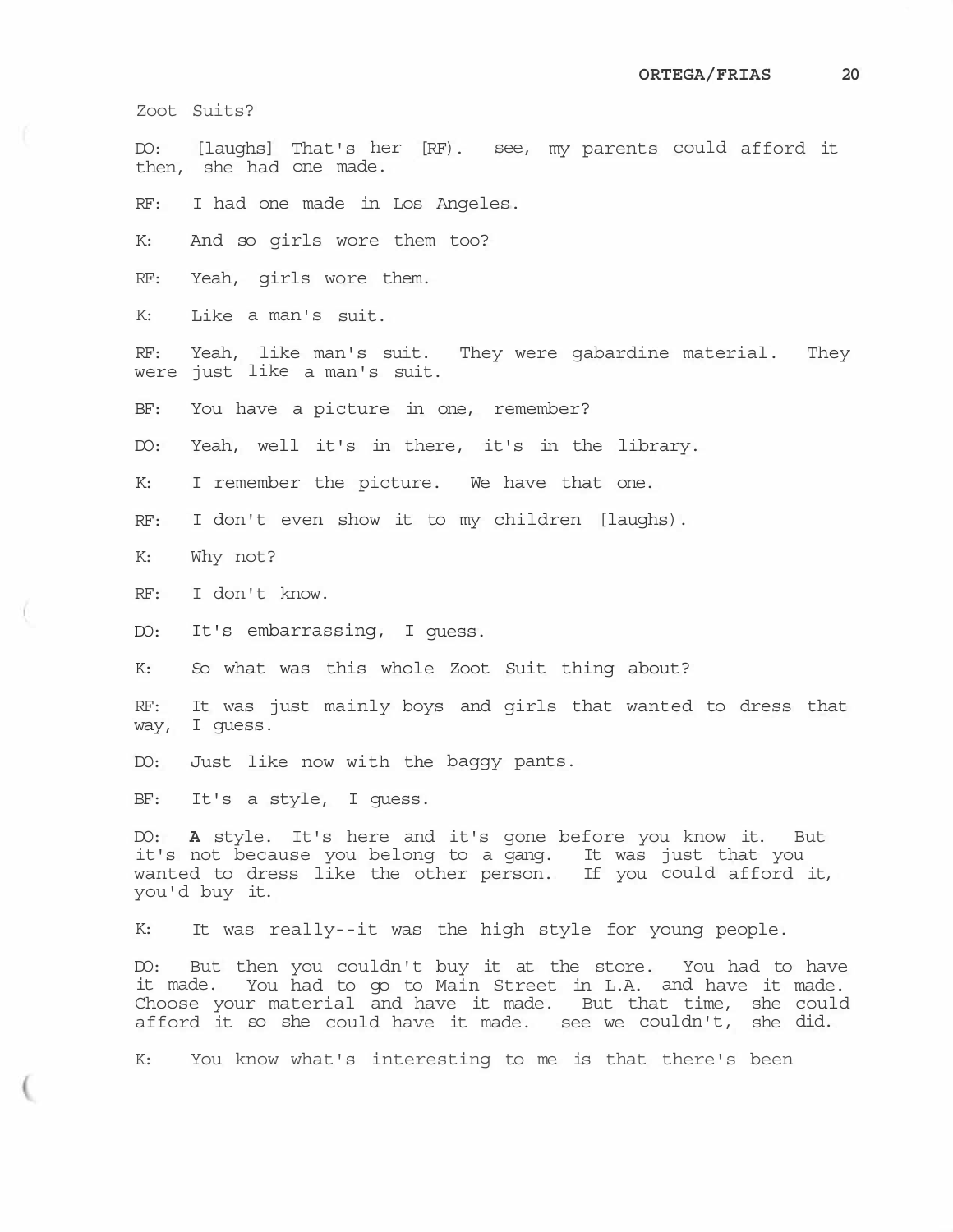movies and things like that and they show all the men wearing the Zoot Suits, as Zoot Suiters, but I don't think there's really an awareness that the women were wearing the same thing.

BF: My mom said that if you were going steady with a guy, you tried to dress like him. It was like a couple thing.

K: Did you do that?

DO: Yeah. But the woman didn't wear the chains like the man<br>did. You know these chains that hang here and stuff, they die You know these chains that hang here and stuff, they didn't

RF: You just mainly get your hairdo--the high hairdos--

BF: Pompadours.

RF: Yeah, pompadours.

DO: Not rats (?), what do you call those rats you wore to bring your hair up.

RF: There were three--you used to buy them at the 5 and 10 cent store. They were three--

DO: They called them rats--

RF: --they had like artificial hair in them and netting. They had like netting on them and they were long. And you'd put about three of them up here and then you'd put your hair over.

K: Because you want to make your hair tall on top?

DO: The higher the better.

RF: My husband laughs and says I used to carry my knife up there.

DO: You didn't though.

RF: He does it just to make fun of me.

DO: The rowdy girls from L.A., they're the ones that did it. And then everybody got blamed for it. But here in the valley, you didn't see no rowdy things like you did in L.A.

RF: It was different in the valley from L.A.

K: Do you remember when the Zoot Suit Riots happened in L.A.?

DO: What year was that in? 1940, '41, '42?

BF: Did they have any trouble like that here; you know, beating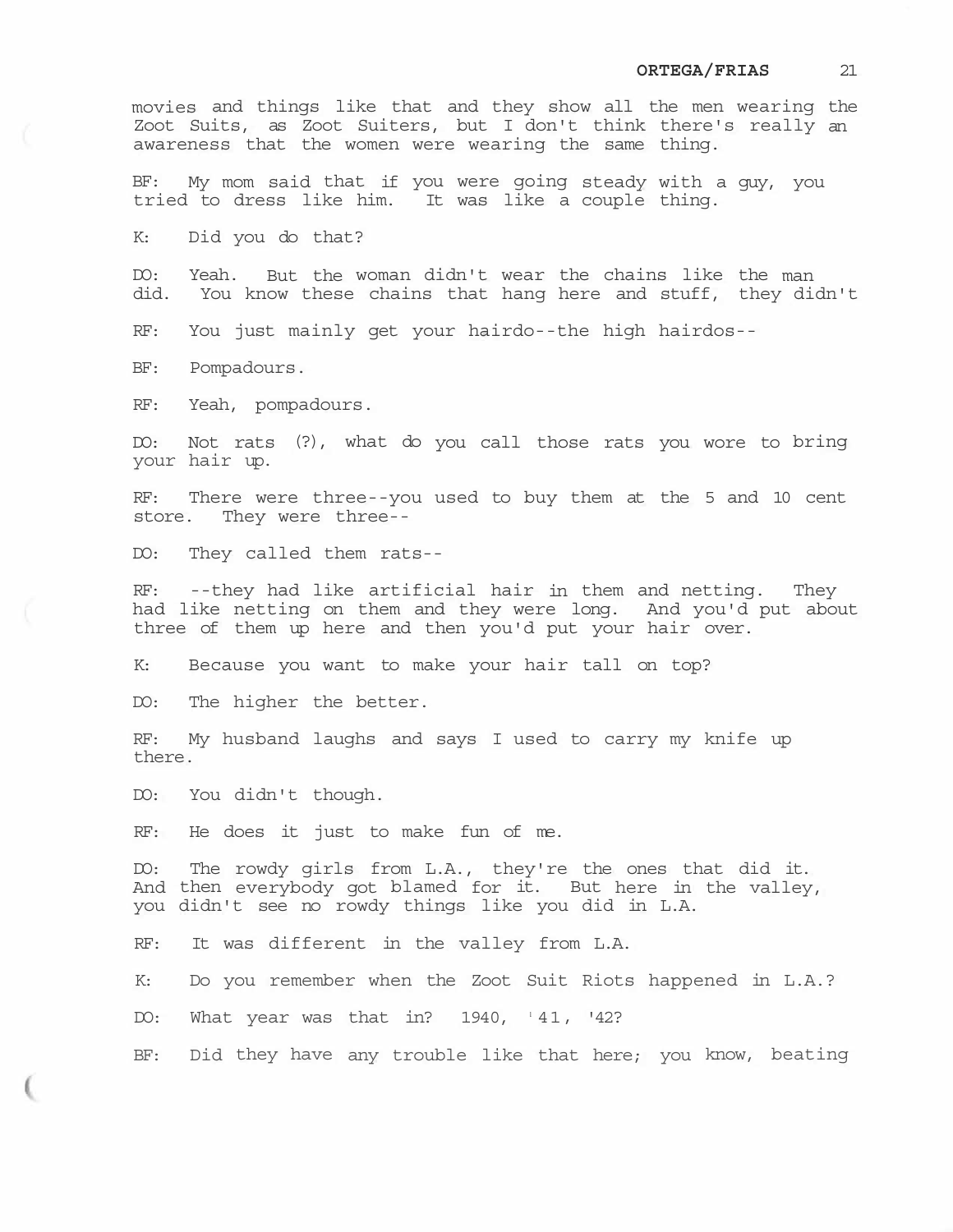up people because they wore Zoot Suits.

DO: Not like they did in L.A.

K: 407 Did you ever go into L.A.? I mean, go into the city?

DO: That's where we used to go buy our dresses for 2.98.

K: Where was that?

RF: That was Broadway and--

DO: Wherever the stores--all around, say starting from Third, Fourth, Fifth and Broadway. And we'd go buy ... my mother would buy me a dress and my sister a dress for five dollars, \$2.98 each. And we were dressed to kill, let me tell you. Or take her ... because the clothes were different then here in the Valley. There was more to choose from. And it would take us an hour and a half, an hour and fifteen minutes to get to L.A. because you'd have to go down San Fernando Road, you know.

K: All the **way,** huh.

DO: All the way. And then like her [RF], she wanted her suit, my mother would have to take her to L.A. and order it and ...

RF: ... and have it fitted.

DO: Actually, you just had, you had a caprice (?} and pants. Or you also had the skirt.

RF: I had a skirt too.

K: What was that for?

DO: Well, you had Capriz (Caprice?} and they're real tight in the bottom, and real narrow in the bottom, and they were sort of wide and then narrow in the bottom.

K: Capriz?

DO: Well, pants.

RF: And the skirt was real short and the coat was almost as long as the skirt.

DO: Down to your knees; the pants were long down to here. And then the skirt, well she used to dress way up here, where I never could--she used to dress way up high. You know at that time who cared?

K: What did your mother think of all this?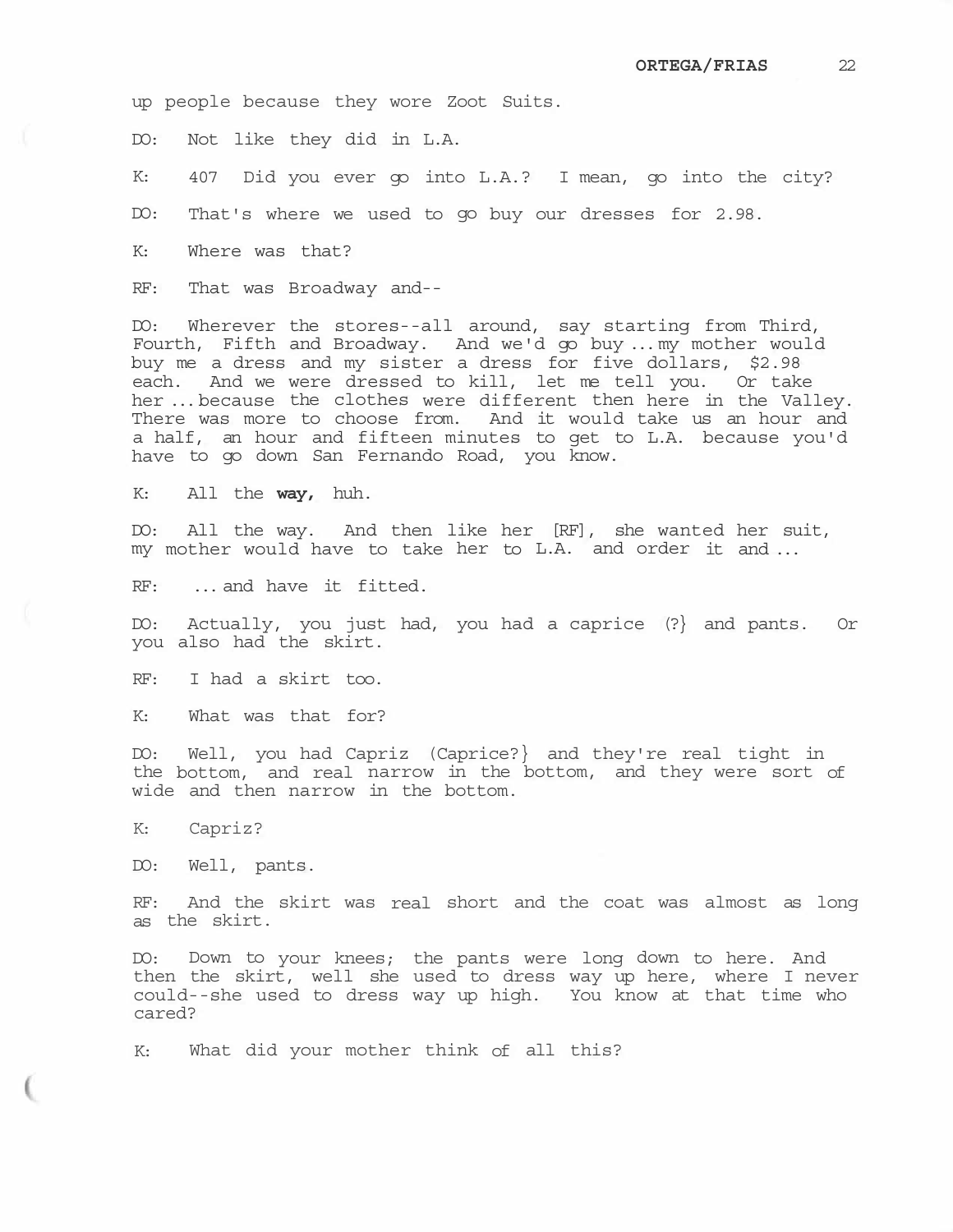DO: Well, she was more modern by then.

RF: She was.

DO: My mother touched her. I don't think she ever knew what a slap was by then. Times changed. More modern. Just like our generation is now with our grandchildren and stuff. I can sit with my grandchildren and discuss whatever they want to discuss. I will. I '11 do it with them. Our's couldn't do it.

BF: It's just like when the live-in situation--it was hard at first but now everybody lives together and nobody thinks nothing of it.

DO: No big deal.

BF: You just change with the times.

443 Della's husband Joe enters. [Tape recorder paused)

K: 449 You were talking about the wakes.

DO: Well my mother would have wakes because we had a big house, a big living room. And at that time people didn't use the mortuaries. I don't know if they couldn't afford it, they charged, or what. They would ask my mother to use her living room. People we didn't even know. And they would. And here we would have to cross to the living room to go into the bedroom to go to bed while all these people were in the living room mourning or crying and all this stuff. And they would bring their own coffee and make their own stuff and use the kitchen; we didn't even know these people, but my mother never had the nerve to tell them no.

K: Well because she had a big living room and people around knew that and said, "Oh, well we had it over at Mrs. Fonseca's house."

DO: Yeah, you know how it is: you tell another one and come knocking at your door and you don't know who they are, but my mother hated to say no. And then sometimes there'd only be one or two persons just sitting there; at one, two, three O'Clock in the morning, you know how you have to get up to go to the bathroom and we would have to go through the living room, and here's this casket there, and oh, scary--you know, to go to the bathroom.

K: Did she charge or was it just something--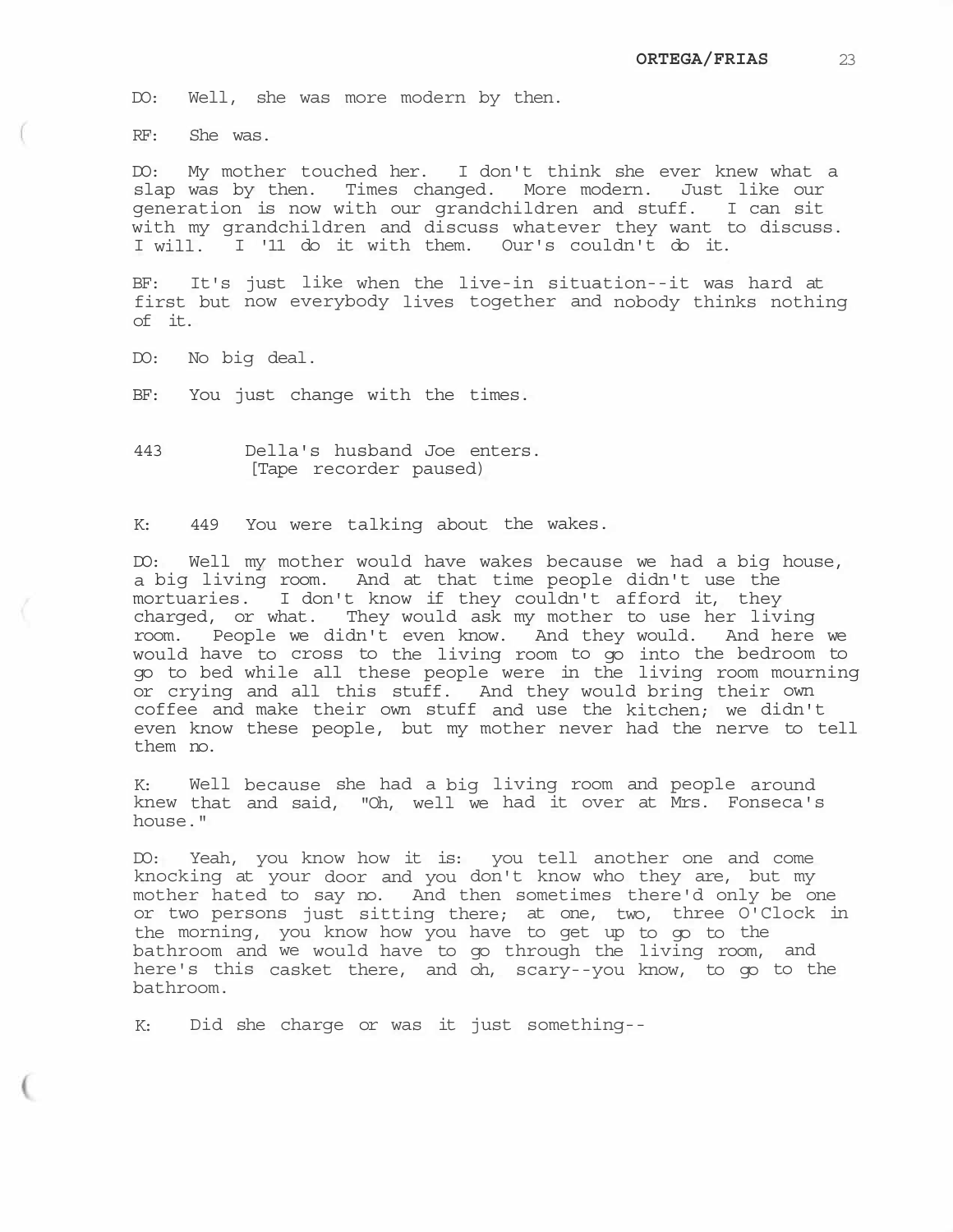DO: --no, no, nothing, she never charged, she'd just say, yes, a favor.

471 The wake for a boy was held at Della's house.

DO: 477 People did things like that and you never charged. Or your clothes, you would give them from one person to another. None of this swap meet or yards full of clothes. Everybody gave whatever. If it was a dresser you didn't need--an old dresser naturally--you would give it to your next-door neighbor if they needed it, whoever. I still do it. I haven't got the guts to sell my clothes. I take them to the Veteran's hospital, whatever, because I remember, you know, how it was.

487 Are there any traditions that have been passed down in your family that you can remember? Like it could have to do with food or special events.

BF: Just Christmas all the time making tamales.

DO: That's our main thing. It's like a must to have tamales for Christmas, although we're all having a heck of a time trying to learn how to make them. They don't come out right.

K: But was it your mother that made the tamales?

DO: But then my children will ... they have to come over here and have Mexican food because their wives don't fix it. So on Sundays they're here. This is why Sundays I'm stuck here because they come for breakfast. Because they're going to have the potatoes and the eggs and the beans and tortillas and whatever, all that stuff. It's because their wives don't fix it so they come over here. And I like it because at least I get to see them. I enjoy it. Sometimes he gets mad, but I say "No, that's the only time we can really spend time with the children." So that's the tradition because we used to do the same thing. We always have.

BF: My morn used to make menudo--grandma make menudo. And Sundays we'd go to her house and eat menudo. And she'd complain, and then if you didn't go, she'd complain. Either way, she would complain. She complained if she had to cook for everybody and then she'd complain if they didn't show up.

DO: Because she goes to church on Sundays, and I said, "Mona, how can you go to church if by 7:30 the first one arrives for breakfast. By ten to eleven the last one's leaving. That's what happened to me this last Sunday. I didn't even wash dishes because he was just leaving. so I can't go to church---that's an excuse, huh.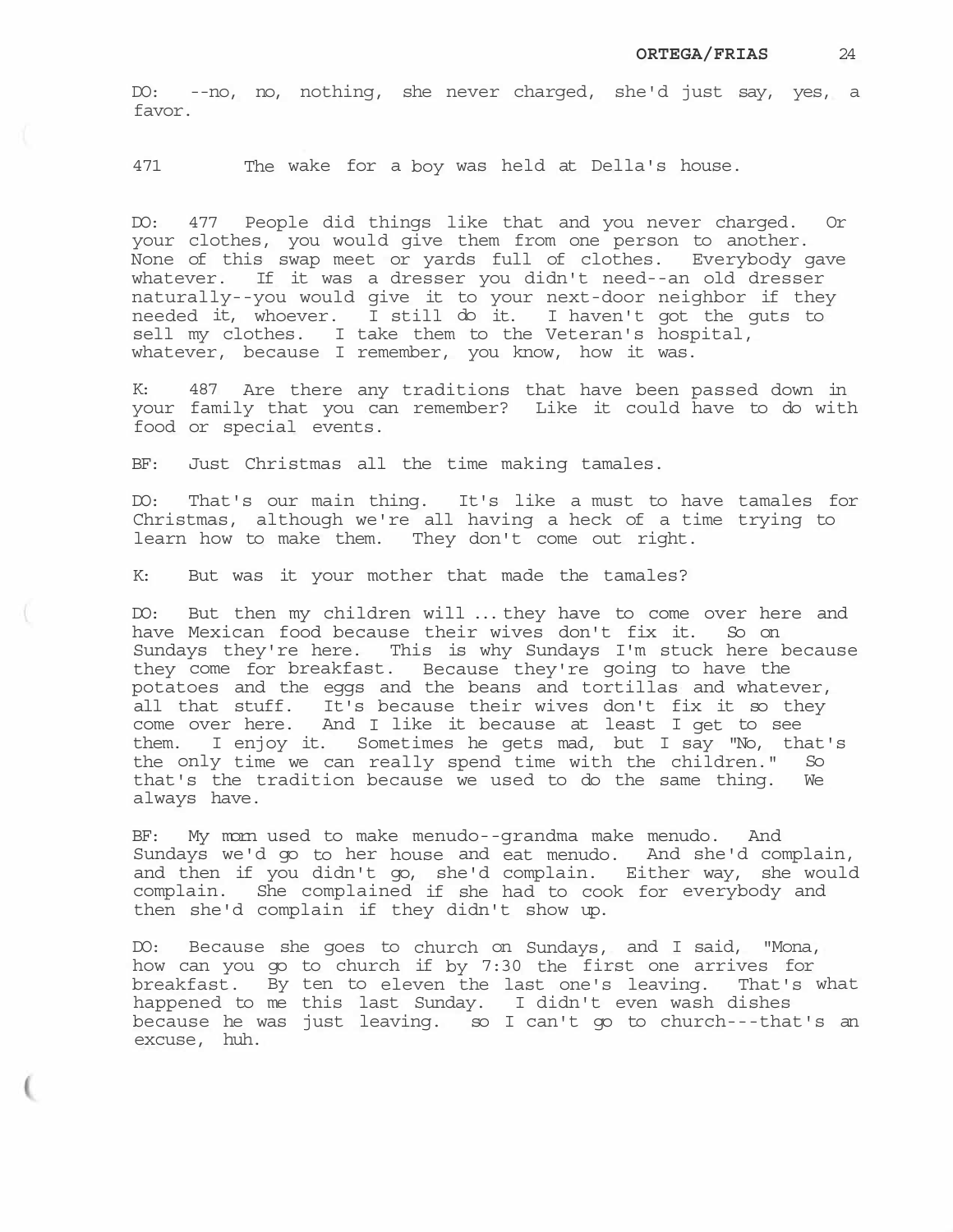RF: Get a night mass [laughter]

DO: Yeah or Saturdays too I could go to mass but I won't drive at night. That's an excuse.

K: 523 What about for you Ramona, are there any traditions that you have passed down in your family?

RF: Not really, just we all get together at Thanksgiving.

DO: That's a must.

RF: That, we always do.

**K:** Before, you had mentioned the fiesta at ... San Fernando Fiesta. What was that?

RF: It's an annual fiesta they have in San Fernando.

DO: It's in June.

RF: It's been going on for years and years. It's in June.

DO: And years ago they used to choose a queen. They still do, don't they?

RF: They still do.

DO: We don't go because they're not the same anymore.

RF: They're not. They used to have street dances before.

DO: And then, all the people were dressed too. With the California style with the long dress and the combs and the--what do you call these veils they put on their hair?

BF: Like Spanish style, huh?

DO: Spanish style. The people would dress like that.

K: If you went, would you dress like that to go to the dance? Or is was the people in a parade--

DO: --No it was just walking around town, this would be the whole week, and people would walk around the whole town: the man with their black hats and their red scarfs. It was a tradition and everybody dressed up. Well, not everybody, but a lot of the people did. And you'd walk around town dressed up for the whole week, Spanish style.

548 But now, they still have the fiesta but it's now big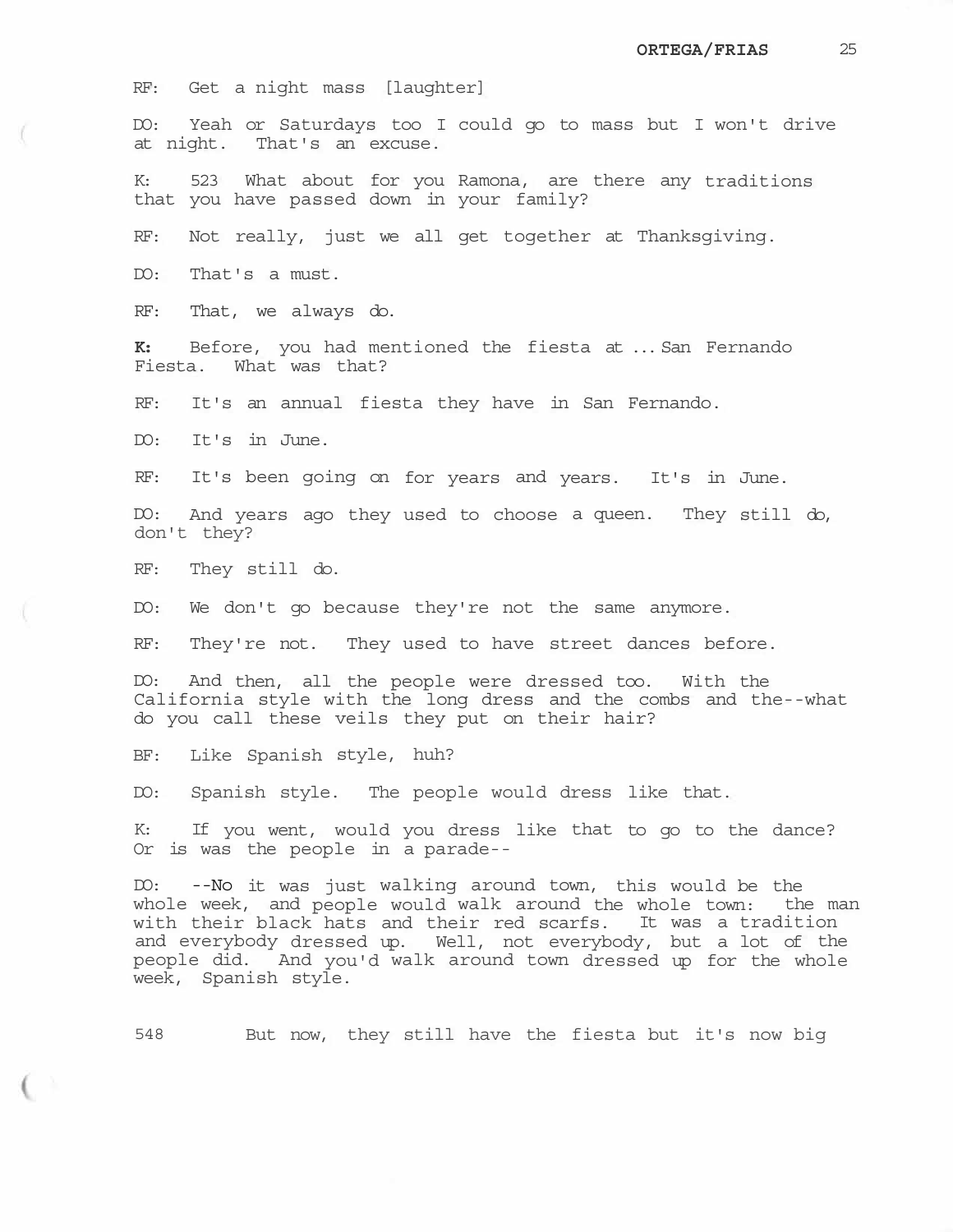deal.

RF: It's not the same.

DO: They just have it like the one day, and the parade, that's it.

BF: They used to have real nice parades, remember?

DO: Yeah, it was really ...

BF: And then a great big carnival would come to San Fernando park and everybody went to the park.

RF: They don't have parades anymore.

BF: They don't have no more parades, they don't have the big carnival no more.

RF: Just at the park that they have at ...

BF: It's not the carnival that we used to have. Those were huge carnivals.

RF: They were big.

BF: They were nice.

DO: And years before that, like say in 1928-29, the fiestas, it was a must; you had a play. Something like the Ramona play, the indians. They'd choose a girl and she would be the indian girl and then they'd choose a boy. And we'd have a play at the mission, San Fernando Mission. The kids all dressed like indians. That's when I went to school, we were little, and the kids would dress indians, and they'd put us back in the background. our costumes would be made out of gunny sacks and they'd sit us in the back[ ..?] And I think the play would only be the one night. And then the next night would be something else.

K: Was that an annual play?

DO: Every June.

K: The children in the play was part of the fiesta.

DO: Part of the fiesta. And that was ... oh, something really great. And that is when the Mexicans and white people got together, then. Because I guess they needed us, I don't know what it was. And then they'd have a street dance, no fights. It was just entirely different. And then the whole week it would be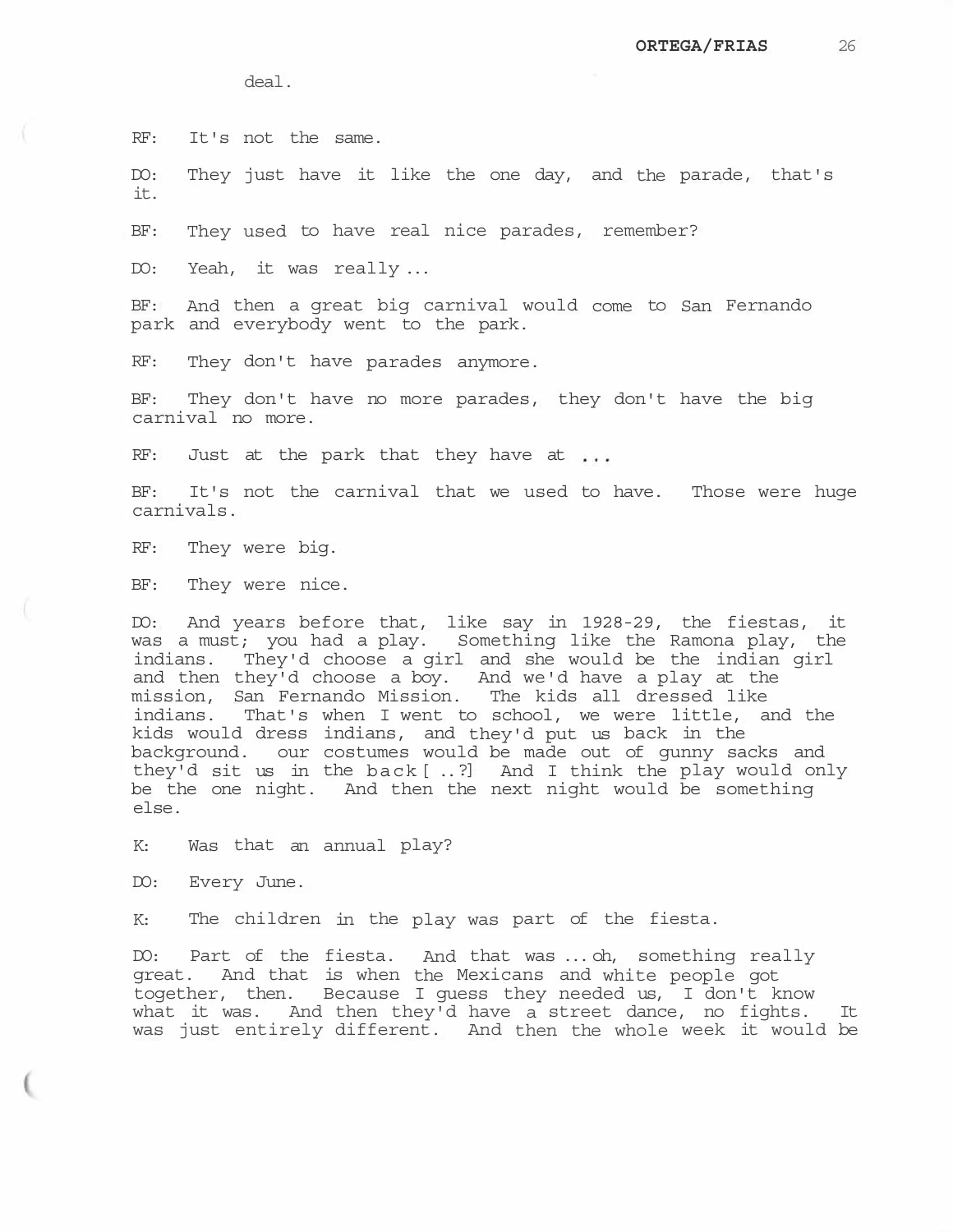something going on every night here.

- 583 Continues to describe the fiesta. The June Fiesta now is different. Della's husband attributes the lack of fights at the old fiestas to the absence of alcohol during prohibition.
- 607 Della has two sons, nine grand children, and six great grand children. Ramona has two daughters and one son, and one great grandchild.
- 630 Della never belonged to a club until recently. Ramona is a member of American Legion Auxiliary, San Fernando Post 176. She joined in 1979.
- 665 Their family attended Saint Ferdinand Church--this was the only church in the old days. Their mother and grandmother were baptized at this church.

Della got married at Santa Rosa--a Mexican church in the area.

Before the Saint Ferdinand Church that stands now, there was another wooden Saint Ferdinand's Church.

733 Going to church was the only outing that their family would go on--they got to dress up to go.

**742** End of **SIDE B, TAPE 2** 

**SIDE A, TAPE 2** 

- 000 Silence
- 002 Their father's mother was a fanatic and she was the one who started them going to church. They had to go to church during the week, at night, and on Sundays.
- 010 Other church activities: bazaars and Loteria games.

At catechism they had to donate flowers, pin them on the men, and charge them 5 cents. If they wouldn't buy them, they would be put in a make-believe jail, and pay to get out--this money would go to the church. Della would get a few carnations, pin them on people, and take the money for herself to spend. The following Saturday, she would go to confession.

K: 035 I want to ask each of you what the most important events in your life have been.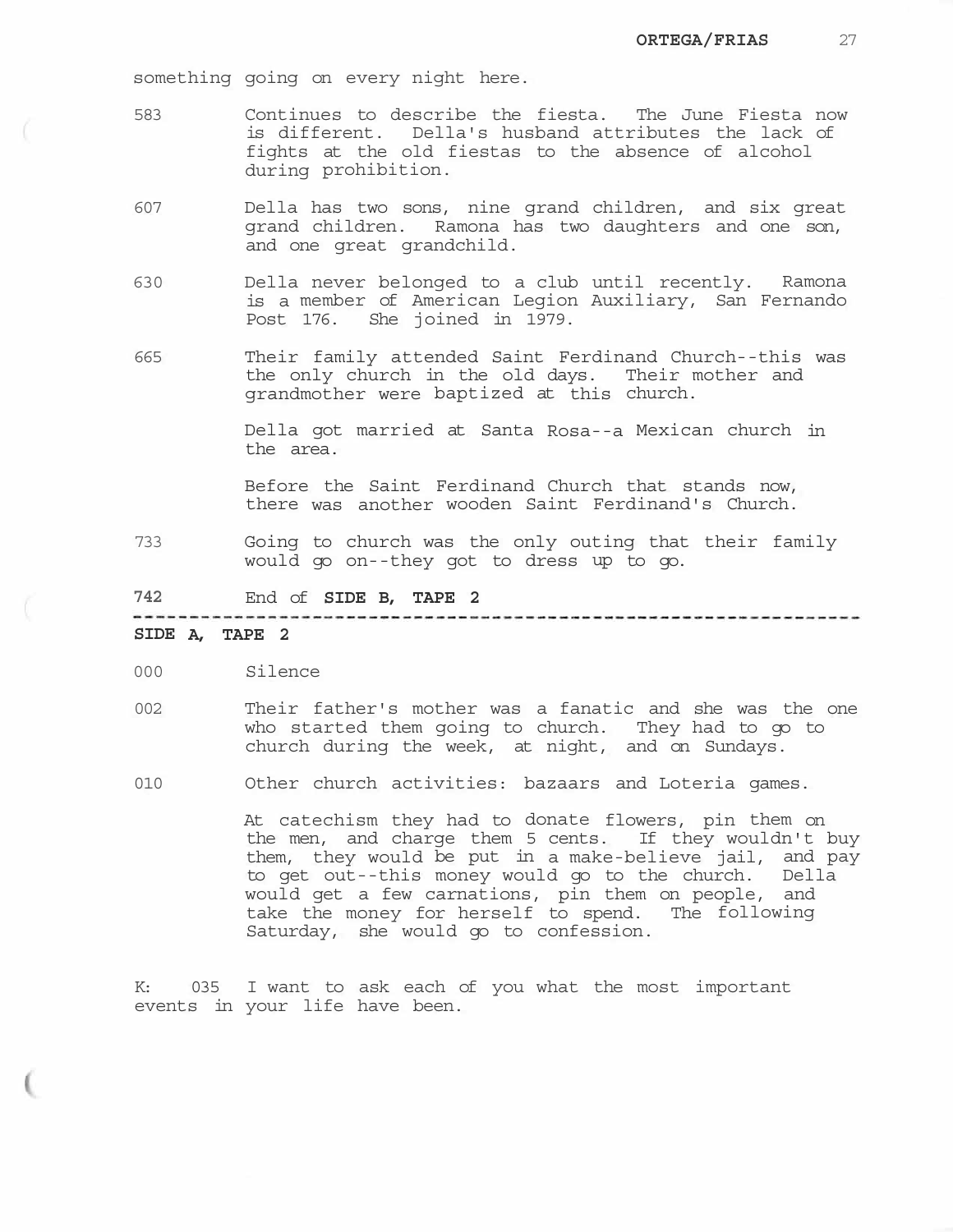DO: Oh god. No, I never had any fun till I got married because then we started going on vacations and travelling. We've gone all over because he's taken me, my husband's taken me. We never ... I can't even tell you of anything that happened in my life as a teenager.

BF: How about your wedding, you had a beautiful wedding?

DO: Yeah, but I don't remember much of it. And then you're a nervous wreck and stuff. You know, it's no big deal [laughter] I've enjoyed being married all these years. And when it's not one thing it's another. We're always on the go. We just came back, you know that. I've had more fun now that I'm married then as a teenager, and then my kids are all gone. So we try to have fun now because you know, you can be here today and gone tomorrow, who knows. But we never had any ... nothing exciting as a teenager.

RF: Not really.

BF: What about the dances at the Federation. My mother said that was a ball.

RF: Oh yeah.

DO: I never went to any of that.

RF: We went to Las Palmas park. They had a club, it was a federation club and it was sponsored by L.A. It was all over in the valley. And they used to get like calls like Las Palmas park and the San Fernando auditoriums, elementary auditorium. They used to have dances there for teenagers every Friday. So me and my sister Lucy used to go all the time to those dances. It was a big thing to us in those days. We were teenagers then. So it was real exciting.

DO: I never had anything like that.

RF: No you never had nothing like that.

DO: No clubs or stuff like that.

K: And that's when you'd wear your zoot suit and go to the dance.

RF: Yeah.

DO: All she'd do was change a different blouse and she was dressed.

K: But your mom had sort of softened up by then and you could go to the dances?